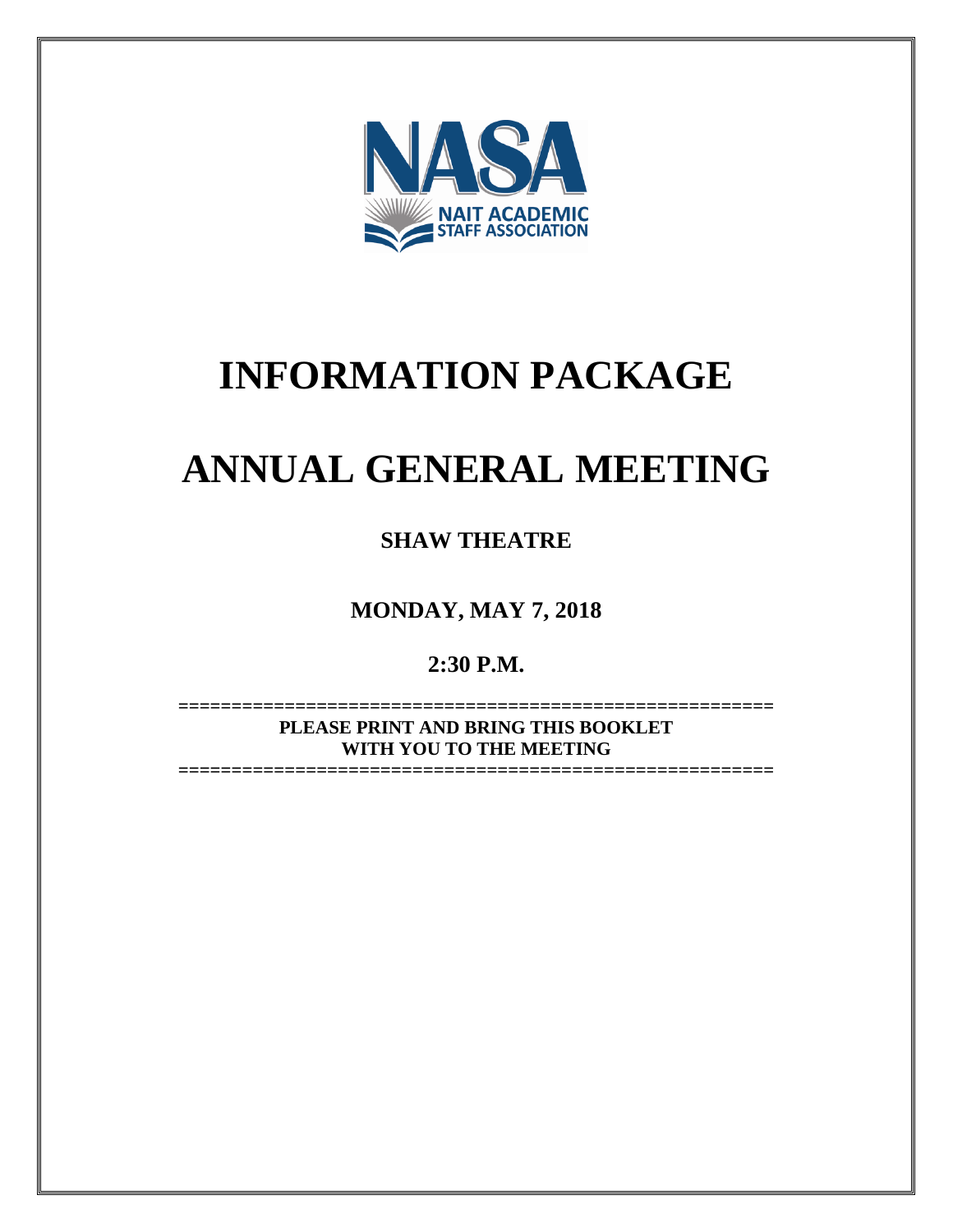# **NOTES May 7, 2018**

- 1. Please arrive at the Shaw Theatre as early as possible before 2:30 p.m. to expedite the registration of members.
- 2. Please remember to **bring this Information booklet** with you to the meeting.
- 3. Please note that on the Agenda (Item 14) there is time allocated to Issues of Concern to Members. This is intended as a forum to provide input to the Executive. Each person wishing to raise an issue will be allotted two (2) minutes to present the issue. A further eight (8) minutes will be allotted for discussion. The total time allotted to this open forum shall not exceed one hour. To encourage full participation, normal rules of order will be suspended (eg. requirement for a motion before an item is discussed).
- 4. This information booklet contains the following:

| Page 3          |
|-----------------|
| Page 4          |
| Pages 5 to 9    |
| Pages 10 to 11  |
| Pages 12 to 15  |
| Page $15$ to 16 |
| Pages 16 to 20  |
| Pages 21 to 23  |
| Pages 24 to 26  |
| Pages 27 to 30  |
| Page 31         |
|                 |

### **================================================================================== ANNUAL GENERAL MEETING**

**MONDAY, MAY 7, 2018 TIME: 2:30 p.m. PLACE: SHAW THEATRE**

attendance **EXTRA CHANCE TO WIN** to Win!! *Bring a new pair of SOCKS to the AGM and receive an extra door prize entry! NASA will be collecting for Share the Warmth!* **Door Prizes!!! You must** be in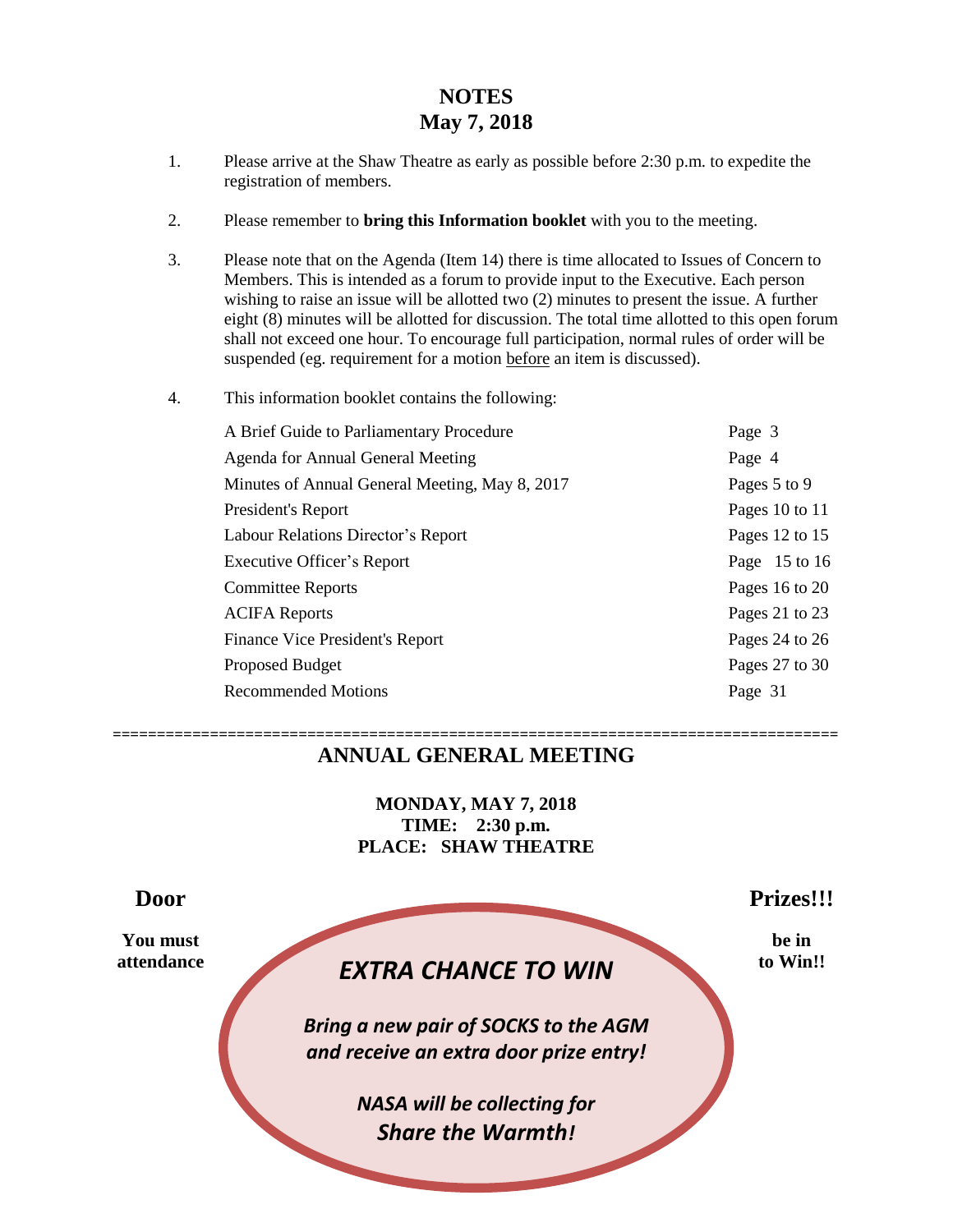# **A BRIEF GUIDE TO PARLIAMENTARY PROCEDURE**

The following is presented to help you follow the proceedings at the Annual General Meeting; so you may participate more fully.

# **Opening** After the meeting has been called to order there will be a number of administrative motions presented. These include the following: 1. Approval of the Parliamentarian 2. Approval of the Agenda 3. Adoption of the Minutes of the 2016 Annual General Meeting Each motion will be moved and seconded. If there are any amendments (eg. addition to the agenda, or correction to the minutes) they will be dealt with one at a time. **Reports** A motion to adopt the reports as presented will be made. This opens the reports for discussion by the members. After discussion, the vote is taken. **Budget** The budget will be introduced by: 1) A motion to accept the **budget expenditures** as presented. It will then be discussed line by line with amendments presented from the floor. It should be noted that the limit on amendments is two (an amendment and an amendment to the amendment). A vote will be taken after each amendment. When all the amendments have been

- presented the main motion will then be voted upon. 2) A motion to accept the **dues rate** as presented. Amendments may be presented from the floor.
- **Adjournment** At 4:30 p.m., someone from the floor (usually the parliamentarian) will call "orders of the day". This automatically adjourns the meeting because adjournment time has been previously set by adoption of the agenda.

### **Other General Rules**

When debating a motion, each member is entitled to speak once, with the exception of the mover, who may speak to the motion when presenting it and who may speak a second time, closing debate. **Each speaker will be limited to two minutes**.

### **Terminology**

Point of Order - If a member perceives a breach of the rules of conduct, he/she may call a "point of order". The chairperson must make a decision on the point (he/she can refer to the Parliamentarian).

Out of Order - The chair may rule a motion or amendment out of order. This happens in the case when a motion contradicts previous motions or violates contracts or in the case where an amendment would contradict the intent of the original motion.

Point of Information - This is used when a member wants more information.

Hopefully this will help increase your enjoyment and understanding of the meeting.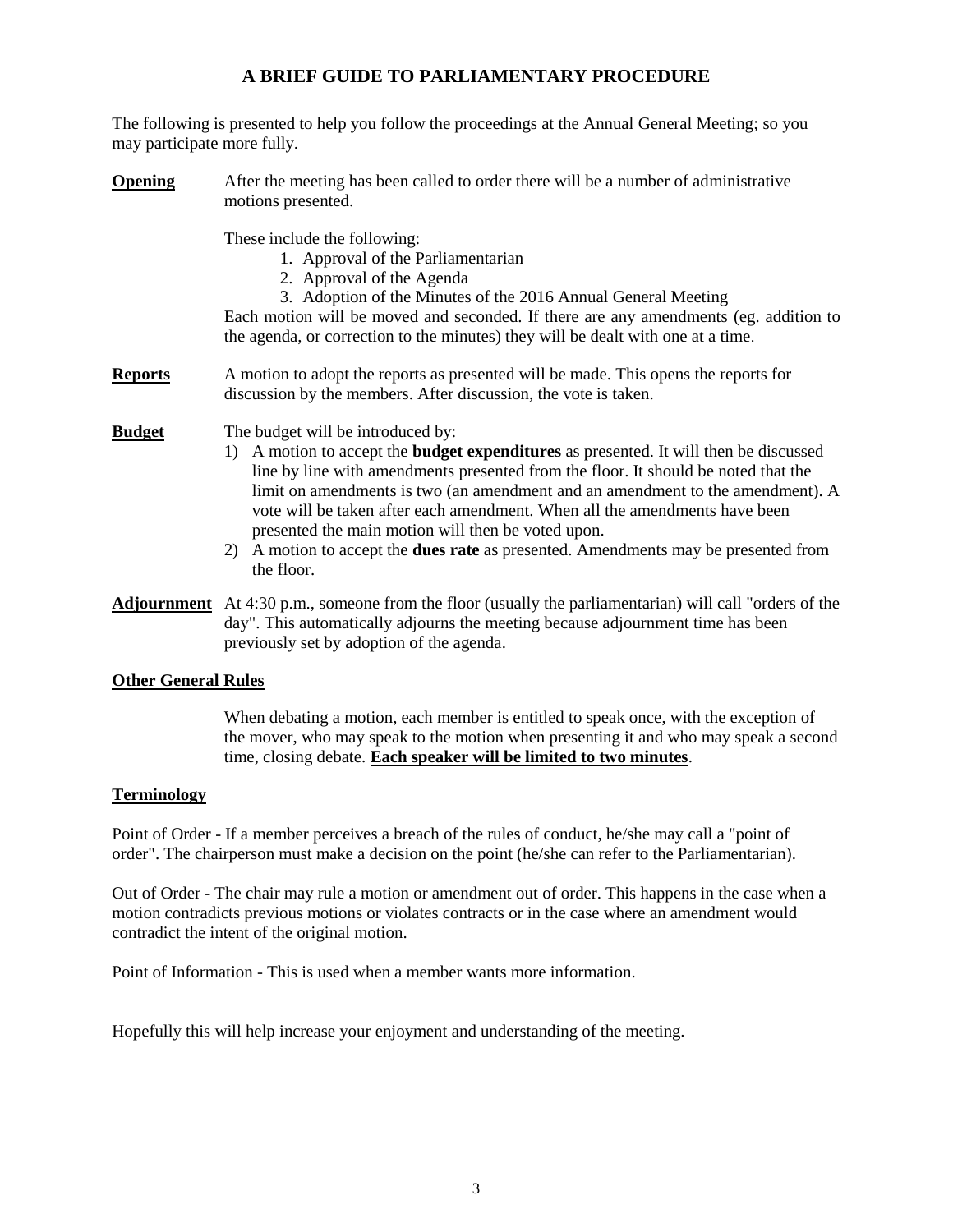# **NAIT ACADEMIC STAFF ASSOCIATION**

# **ANNUAL GENERAL MEETING**

# **MAY 7, 2018**

# **2:30 P.M.**

# **AGENDA ==================================================================================**

| 1.<br>2.<br>3.<br>4.<br>5.<br>6. |                        | Call to Order - 2:30 p.m.<br>Approval of Parliamentarian<br>Approval of Agenda<br>Adoption of the Minutes of the Annual General Meeting of May 8, 2017<br>Returning Officer's Report<br>President's Report | V. Day<br>G. Wilson |  |  |
|----------------------------------|------------------------|------------------------------------------------------------------------------------------------------------------------------------------------------------------------------------------------------------|---------------------|--|--|
| 7.                               |                        | Labour Relations Director's Report                                                                                                                                                                         | J. Serediak         |  |  |
| 8.                               |                        | <b>Executive Officer's Report</b>                                                                                                                                                                          | A. Weichel          |  |  |
| 9.                               |                        | <b>Committee Reports</b>                                                                                                                                                                                   |                     |  |  |
|                                  | (a)                    | Membership Services Committee                                                                                                                                                                              | T. Buchart          |  |  |
|                                  | (b)                    | <b>Communications Committee</b>                                                                                                                                                                            | G. Cutting          |  |  |
|                                  | (c)                    | Academic Council                                                                                                                                                                                           | G. Wilson           |  |  |
|                                  | (d)                    | <b>Employee Assistance Program</b>                                                                                                                                                                         | C. Rothwell         |  |  |
| 10.                              |                        | <b>ACIFA Update</b>                                                                                                                                                                                        |                     |  |  |
|                                  | (a)                    | <b>ACIFA President Report</b>                                                                                                                                                                              | A. Beukes           |  |  |
|                                  | (b)                    | <b>ACIFA Rep on LAPP Report</b>                                                                                                                                                                            | D. Short            |  |  |
| 11.                              |                        | <b>Finance Vice President's Reports</b>                                                                                                                                                                    | T. Sulyma           |  |  |
|                                  | (a)                    | Finance Vice President and Finance Committee Report                                                                                                                                                        |                     |  |  |
|                                  | (b)                    | Cash & Investments, Restricted Funds and Cash Position Statements                                                                                                                                          |                     |  |  |
|                                  | (c)                    | Projected Performance Report for 12 Months Ending June 30, 2018                                                                                                                                            |                     |  |  |
| 12.                              |                        | Defense Fund Discussion – G. Wilson/T. Sulyma<br>Rationale for the Defense Fund                                                                                                                            |                     |  |  |
|                                  | (a)<br>(b)             | Discussion of Defense Fund Amount                                                                                                                                                                          |                     |  |  |
| 13.                              |                        | 2018-2019 Budget                                                                                                                                                                                           | T. Sulyma           |  |  |
|                                  | (a)                    | Approval of Expenditures                                                                                                                                                                                   |                     |  |  |
|                                  | (b)                    | <b>Approval of Dues Rate</b>                                                                                                                                                                               |                     |  |  |
| 14.                              |                        | Issues of Concern to Members (General Discussion)                                                                                                                                                          |                     |  |  |
| 15.                              | Announcements          |                                                                                                                                                                                                            |                     |  |  |
| 16.                              | <b>Closing Remarks</b> |                                                                                                                                                                                                            |                     |  |  |
|                                  |                        |                                                                                                                                                                                                            |                     |  |  |

- 17. Door-Prize Draws
- 18. Adjournment Time: 4:30 p.m.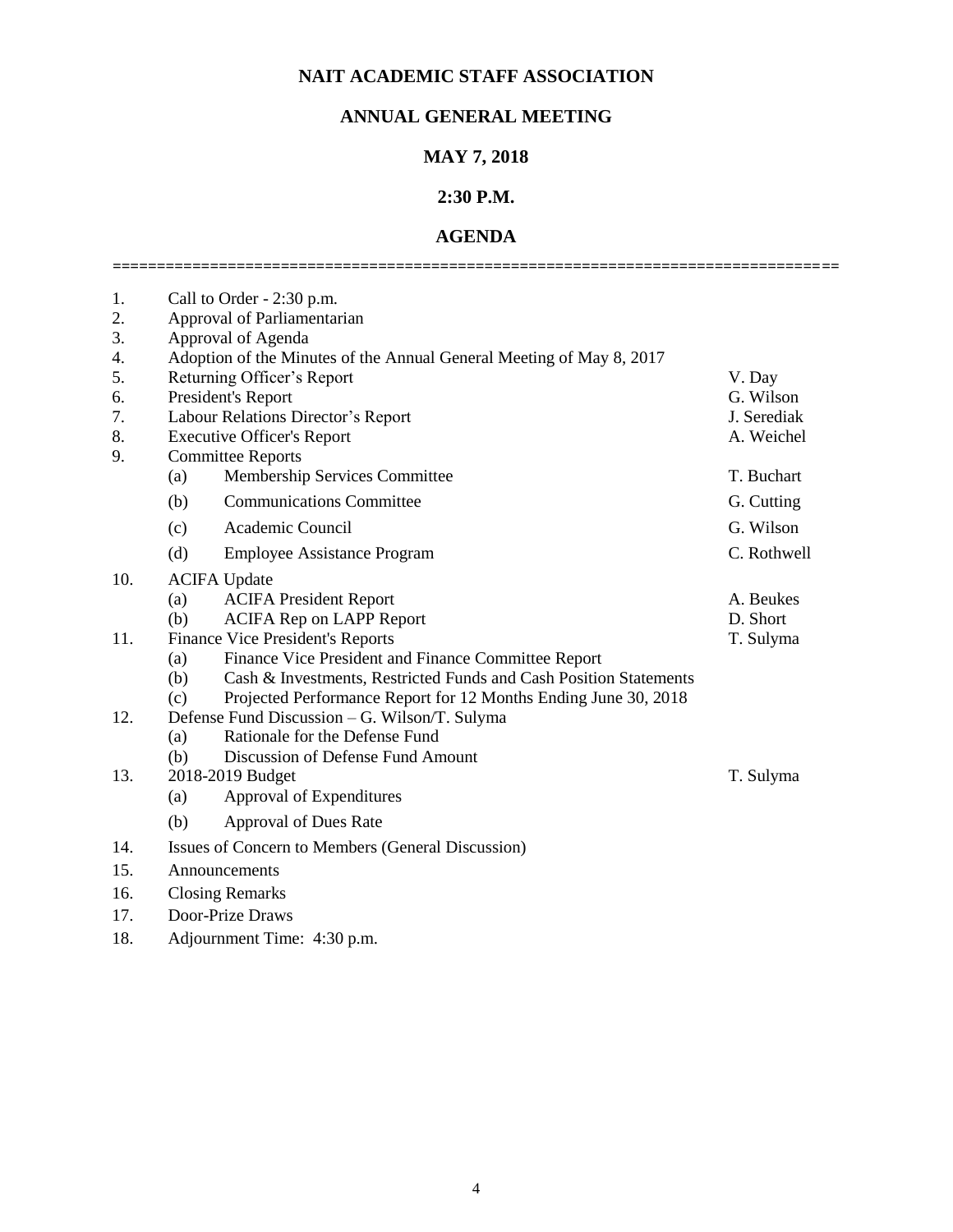# **NAIT ACADEMIC STAFF ASSOCIATION MINUTES OF THE ANNUAL GENERAL MEETING**

**===================================================================**

Monday, May 8, 2017 Shaw Theatre 2:30 PM

Present:  $\approx 149$ Presiding: Arlana Moskalyk, President

1. Call to Order President Arlana Moskalyk called the meeting to order at 2:33 pm and welcomed all the members.

### 2. Approval of Parliamentarian

**MOTION 2017.AGM.001** Moved by Johanna Scott, seconded by Randy Tribiger: To accept Robert Ackroyd as Parliamentarian. **Motion Carried**

3. Approval of Agenda

Addition to the Agenda:

**MOTION 2017.AGM.002** Moved by Sarah Pearce, seconded by Roy Sharplin: That the agenda be adopted as circulated. **Motion Carried**

4. Adoption of the Minutes of the Annual General Meeting of May 9, 2016

**MOTION 2017.AGM.003** Moved by Katherine St. Laurent, seconded by Marlene Hutscal: That the minutes of the Annual General Meeting of May 9, 2016 be adopted as distributed. **Motion Carried**

Business Arising from the 2016 Minutes - none

5. Report from the Returning Officer – Vicky Day

Returning Officer Vicky Day presented the results for both the 2017 NASA Election and Presidential Run-off Election.

| <b>Voting Dates:</b><br><b>Total Voters:</b> | May $1 - 2$ , 2017<br>668 Signed in Voters (55.02% of eligible voters) |
|----------------------------------------------|------------------------------------------------------------------------|
| <b>Run-off Voting Dates:</b>                 | May $4-5$ , 2017                                                       |
| <b>Total Voters:</b>                         | 671 Signed in Voters (55.27% of eligible voters)                       |
| <b>Recommendations</b>                       |                                                                        |

- 1. Recommend to NASA Executive to review NASA's electronic system on a regular cycle.
- 2. Recommend to develop procedures for the following: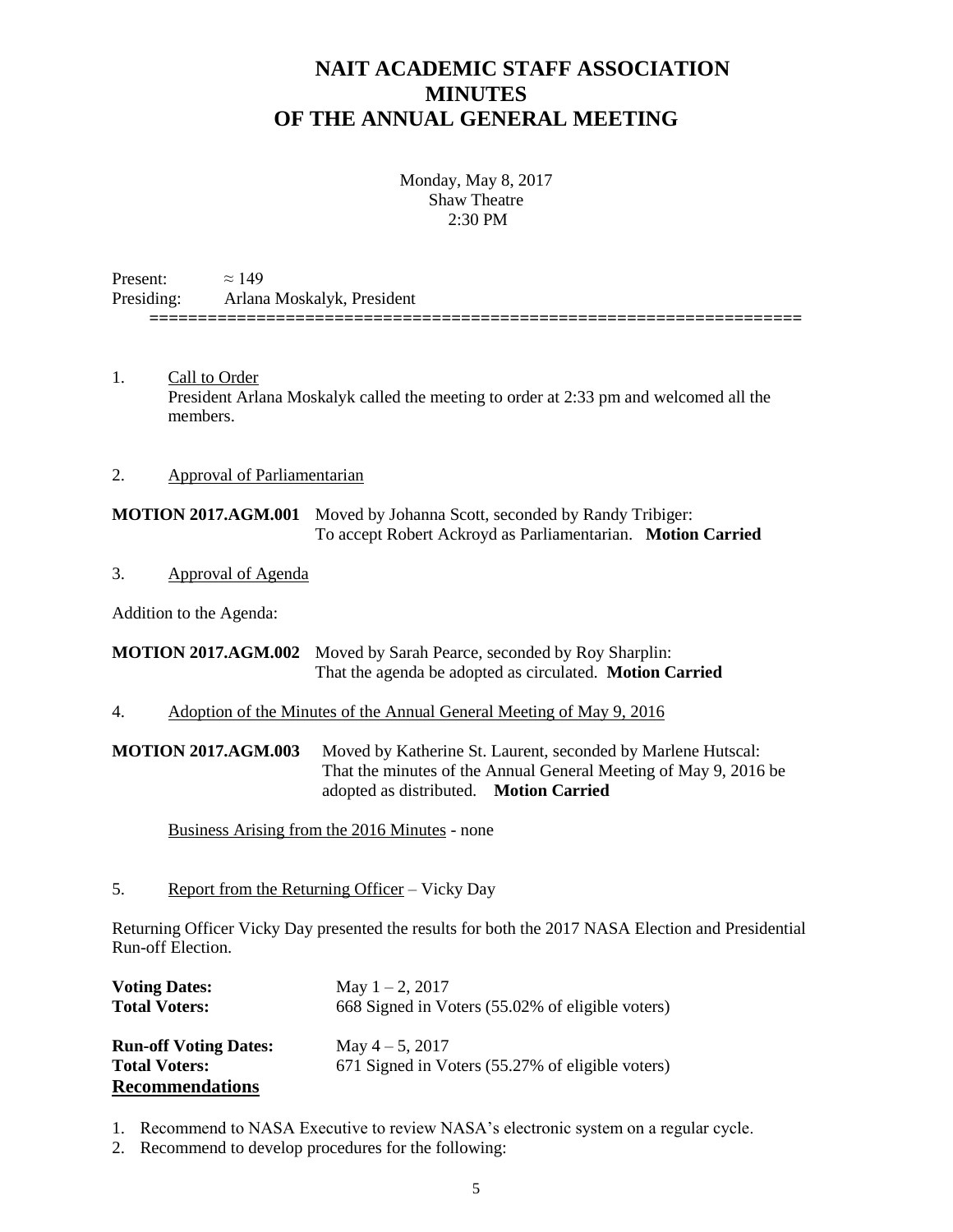- a. Selection of Returning Officer
- b. Setting of Run-off voting and election campaigning
- c. Method of reviewing the election results upon close of voting and the communication of election results upon close of voting.

### **MOTION 2017.AGM.004** Moved by Lesley Ewoniak, seconded by Norm Hill: That Returning Officer's Report be adopted as presented. **Motion Carried**

### **(a) President**

Boni Ehmann, Arlana Moskalyk and Garry Wilson were nominated.

As per Section 7.04 of the Constitutional Bylaw when there are more than two candidates for **President** and no candidate receives fifty percent plus one of the votes, all candidates except the top two are excluded and voters are asked to revote one week later. The candidate receiving the majority of the votes in the second round is then declared elected.

A **Presidential run-off vote** was conducted with candidates **Arlana Moskalyk** and **Garry**  Wilson on Thursday, May 4th and on Friday, May 5<sup>th</sup>.

**Garry Wilson** was elected for a two-year term.

### **(b) Finance Vice-President**

**Terry Sulyma** was nominated and elected by acclamation for a two-year term.

### **(c) School Representatives on the Executive**

Representing the JR School of Business: No nominations were received for this position.

Representing the School of Health and Life Sciences: **Randy Dreger** was nominated and elected by acclamation for a two-year term.

Representing the School of Skilled Trades: No nominations were received for this position.

Representing the School of Applied Sciences and Technology: No nominations were received for this position.

### **(d) Election of Standing Committees**

- (i) Finance Committee **James Guthrie, Susan Rae Hurley and Mark Norton** were nominated and elected by acclamation for a one-year term.
- (ii) Communications Committee **Bruce Scott** was nominated and elected by acclamation for a two-year term.
- (iii) Membership Services Committee **Joanna Cho** and **David Grabski** were nominated and elected by acclamation for a twoyear term.
- (iv) Bargaining Committee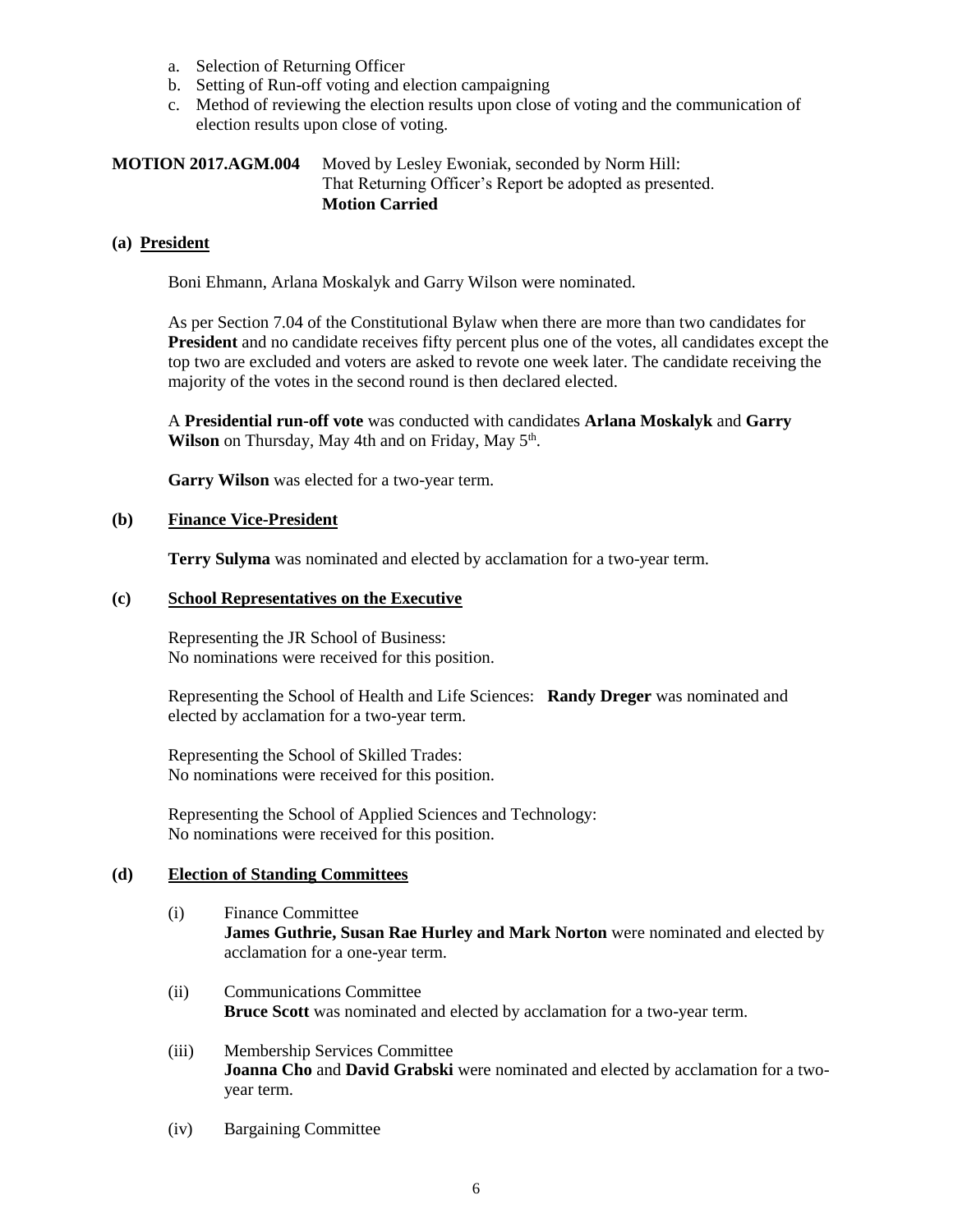**Bernie Budinski** and **Peter Kamstra** were nominated and elected by acclamation for a two-year term.

### **(e) Election of Academic Council Members**

Adam H. Cave, Ph.D, Boni Ehmann, Gary Gora, Paula Hawrysz, Alexander Ondrus and Max Varela were nominated. **Boni Ehmann, Gary Gora, and Alexander Ondrus** were elected for a two-year term.

### **(f) Election of Board of Governors Representatives**

Silvie Forest, Annemarieke Hoekstra, Roger Tokay and Randy Tribiger were nominated. **Silvie Forest** was elected for a three-year term.

Cindy Rothwell, cast a single vote for those nominees elected by acclamation.

**MOTION 2017.AGM.005** Moved by Cindy Rothwell, seconded by Norm Hill: That the Returning Officer's report be adopted as presented. **Motion Carried**

7. Reports

### **MOTION 2017.AGM.006** Moved by Collette Funk-Ross, seconded by Loyde Tober: That the reports of the President, Labour Relations Officer, Executive Officer, Membership Services Committee, Communications Committee, Academic Council Representative, Employee Assistance Program, ACIFA President and ACIFA Representative on LAPP be adopted as distributed. **Motion Carried**

### 8. Finance Vice-President Reports

Arlana Moskalyk turned the chair over to the Terry Sulyma.

(a) Finance Vice-President Report and Finance Committee Report

Terry Sulyma referred to the Report of the Finance Vice-President and the Finance Committee Reports on Pages  $21 - 23$  of the Information Package, and provided background on the budget process.

Arlana Moskalyk stated that NASA received word on Friday, May 5<sup>th</sup> that the Alberta Government obtained "Royal Assent" on the revised changes to the Post-Secondary Learning Act (Bill 7- An Act to Enhance Post-Secondary Academic Bargaining). This will now impact changes for both NASA's operational and financial affairs.

### **MOTION 2017.AGM.007** Moved by Garry Wilson, seconded by Shauna MacDonald: That the reports of the Finance Vice-President and the Finance Committee Reports be received as information. **Motion Carried**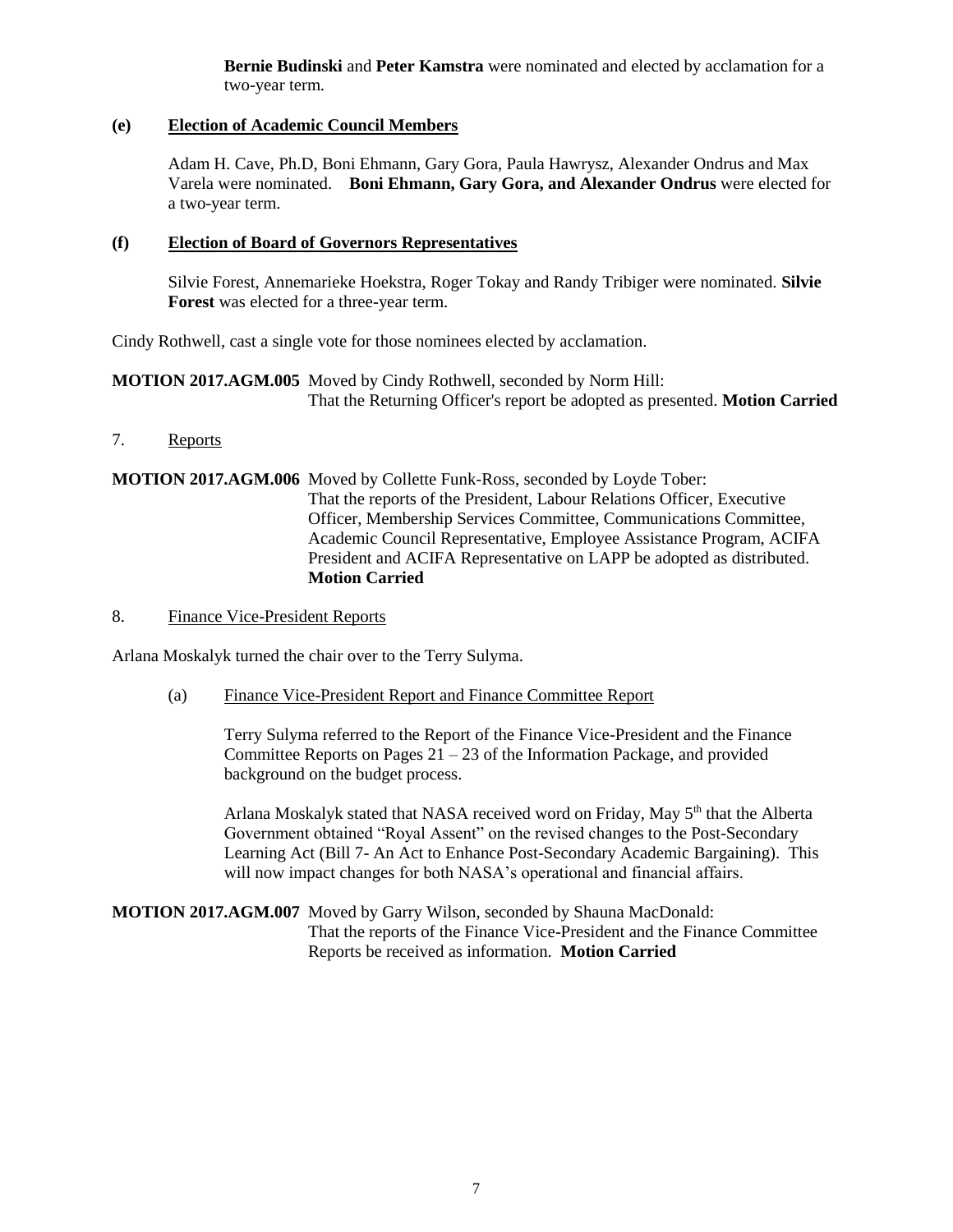### 9. 2017/2018 Budget

### (a) Budget Approval and Setting of Dues

Terry Sulyma referred to Pages 24-26 of the Information Package, which presented the proposed budget for the year ending June 30, 2018.

Terry Sulyma indicated that we now need to review and determine what the dues rate increases should in the coming years for building a strong strike fund.

Discussion ensued:

Jim Henkelman suggested a friendly amendment be made to the dues rate motion whereby the percentage is increased at 1.0% of 1% for the 12 months from June 19, 2017 to July 1, 2018.

Shauna MacDonald stated that we should consider increasing our dues rate now as oppose to have a huge increase in one year. If we agreed to increase our dues than do we want to start building a strike fund? We can amend the budget if we find the members want something else.

Cindy Rothwell stated the recommendation to increase the percentage rate should not be passed at this Annual General Meeting as it needs to be presented to the broader membership to enable them to participate in this decision.

Terry Sulyma stated that if the members agreed to the change then a revised budget would need to be prepared and presented to membership at a Special Meeting.

|                            | <b>MOTION 2017.AGM.008</b> Moved by Jim Henkelman, seconded by Bruce Scott:<br>That the dues rate be increased at 1.0% of 1% for the 12 months from June                   |
|----------------------------|----------------------------------------------------------------------------------------------------------------------------------------------------------------------------|
|                            | 19, 2017 to July 1, 2018. Motion defeated<br><b>MOTION 2017.AGM.009</b> Moved by Norm Hill, seconded by Anna Beukes:                                                       |
|                            | That the dues rate be maintained at 0.7 of 1% for the 12 months from June<br>20, 2017 to July 1, 2018. Motion Carried                                                      |
| <b>MOTION 2017.AGM.010</b> | Moved by Sarah Pearce, seconded by Anna Beukes:<br>That the 2017-2018 budget expenditures be adopted as presented on page<br>26 of the Information package. Motion Carried |

Caroline Crebas questioned the value of belonging to ACIFA.

Terry Sulyma indicated that this item has been discussed numerous time with Executive with some of the members recommending that we remain with ACIFA for the coming year.

Anna Beukes, ACIFA President stated that ACIFA acts as the provincial voice for all post-secondary institutions. ACIFA speaks on your behalf to the Alberta Government and this past year has been asked by the government on numerous occasions to provide responses on various issues such as the Post-Secondary Learning Act. Both the Minister of Advanced Education, and Deputy Minister have attended Presidents' Council meetings and are encouraging more dialogue with the Association.

Annemrieke Hoesktra asked why we are projecting a deficit budget. Terry Sulyma stated we always project a deficit to enable us to operate without having to contact membership whenever there is a slight increase to a particular budget line item.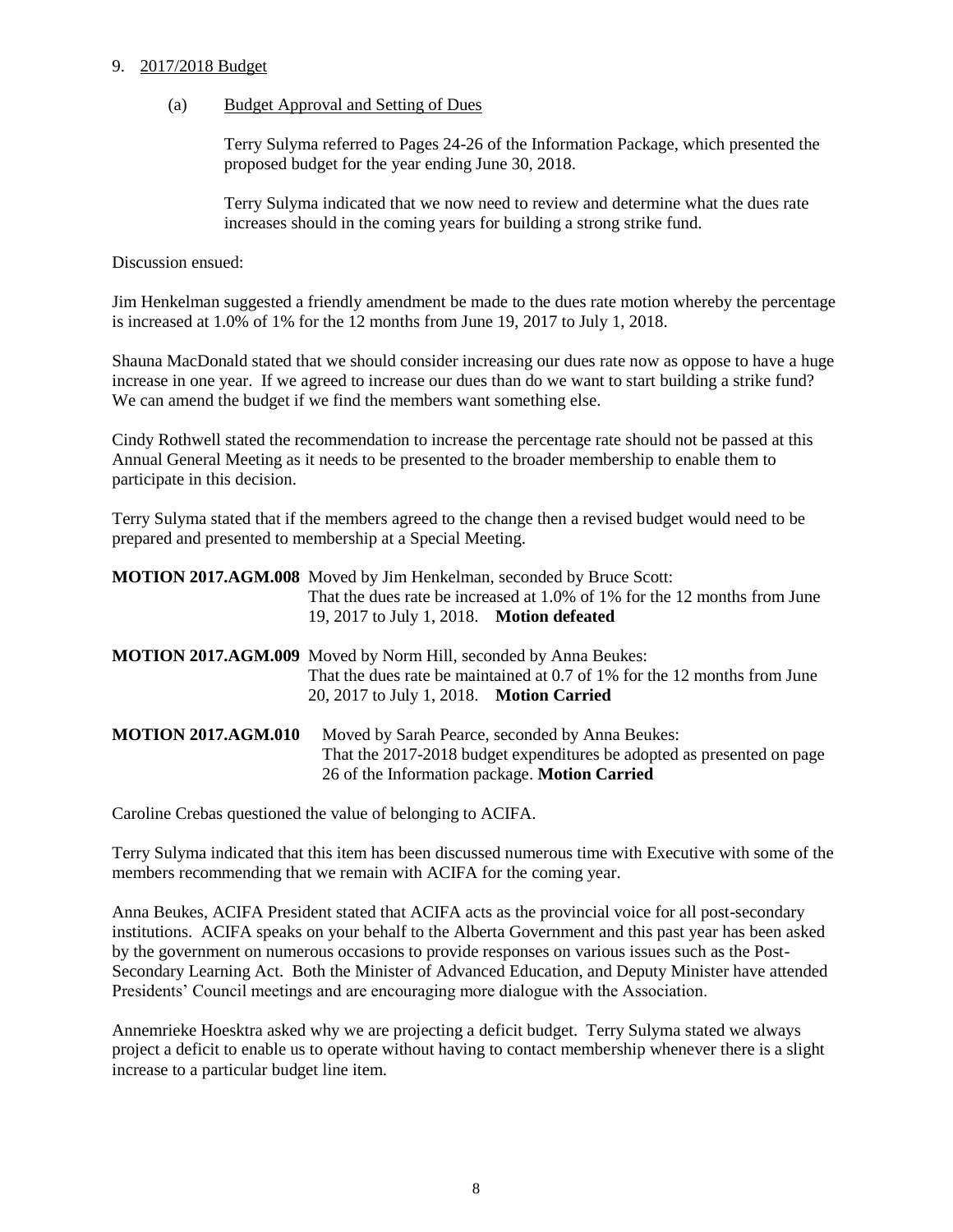Patrick Asiedu-Ampem asked why NASA doesn't capitalize in other financial products such as mutual funds to grow our investment accounts.

Terry Sulyma stated as per our NASA Constitution Bylaws (Article 8 – Financial Matters), the funds held by the Association shall be invested only in the following types of securities:

- (a) Deposits insured by the Canada Deposit Insurance Corporation;
- (b) Deposits fully guaranteed by the federal government; or
- (c) Deposits fully guaranteed by the provincial government.

Terry Sulyma turned the chair back to Arlana Moskalyk.

10. Issues of Concern to Members

**MOTION 2017.AGM.011** Moved by Annemarieke Hoesktra, seconded by Sarah Pearce: To move into a Committee of the whole. **Motion Carried**

- a) **Donations to the Fort McMurray/Alberta Wildfires**  Grant Peuramaki asked if those donations were made. Arlana Moskalyk reported that donations were made to the following agencies: Canadian Red Cross, Edmonton Food Bank, Fort McMurray Food Bank, Fort McMurray SPCA, and Keyano College Foundation -Emergency Student Fund.
- b) **Post-Secondary Learning Act (Bill 7)** Annemarie Hoesktra asked how the changes to the Act will affect NASA membership. Are we now officially considered a trade union? Arlana Moskalyk stated she would like to strike a committee to gather feedback and discuss the repercussions of the introduction of Bill 7.

### **MOTION 2016.AGM.012** Moved by Garry Wilson, seconded by Glenn Tkachuk: To move out of a Committee of the whole. **Motion Carried**

- 10. Announcements NASA Office Move - Arlana Moskalyk reported that in June the NASA Office will be moving again to office E230.
- 11. Door Prize Draws A number of door prizes were given out.

### 12. Adjournment

### **MOTION 2017.AGM.013** Moved by Annemarieke Hoesktra, seconded by Patrick Asiedu-Ampem: That the meeting adjourn. **Motion Carried**

Meeting adjourned at 3:54 pm.

\_\_\_\_\_\_\_\_\_\_\_\_\_\_\_\_\_\_\_\_\_\_\_\_\_\_\_\_\_

Arlana Moskalyk President May 8, 2017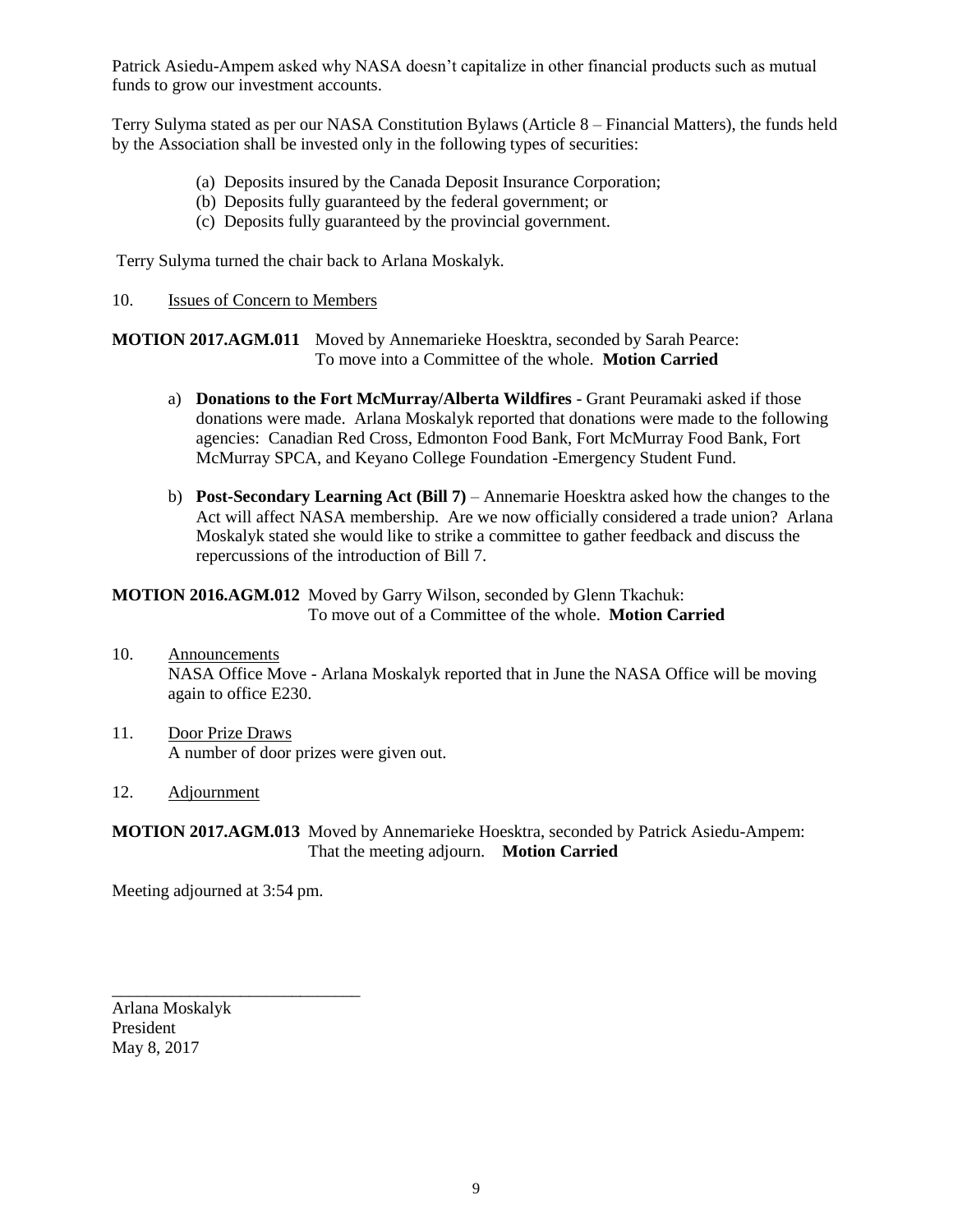### REPORT OF THE PRESIDENT **MAY 7, 2018 =====================================================**

I would like to start off this report with a thank you to several people.

I would like to thank Adèle Weichel, for all the hard work and time she has put into helping make my transition easy. Also all the tireless effort she puts in, from keeping up with all the new changes to the EPDA submissions, overseeing the financial affairs, and for making sure we are successful as an Association.

I would also like to thank Lana Bjorkquist, for all the extra effort she puts into making sure the office, the committees and my transition run smoothly. From keeping the Communication and Membership Services Committees, in tune and running. She also puts a tremendous effort in seeing that the NASA Share the Warmth campaign is always a success, year after year.

I would like to also acknowledge and thank Jarret Serediak, our new Labour Relations Director for all the times he has been a sounding board as well as a vital asset to NASA.

**\_\_\_\_\_\_\_\_\_\_\_\_\_\_\_\_\_\_\_\_\_\_\_\_\_\_\_\_\_\_\_\_\_\_\_\_\_\_\_\_\_\_\_\_\_\_\_\_\_\_\_\_\_\_\_\_\_\_\_\_\_\_\_\_\_\_\_\_\_\_\_\_\_\_\_\_\_\_\_\_\_\_\_**

For you, I am truly grateful.

Over the past year many things have occurred that brought both excitement and concern to the NASA office and myself.

1. New office located in E230:

We have settled into the new office and have, with the help from the School of Skilled Trades, created a new logo sign that hopefully makes it easier to help everyone find us.

2. A new Labour Relations Director:

With Jay Stewart's departure in June last year, the search for a new Labour Relations Director was started. The search brought us Jarret Serediak, who brings with him a strong background in unions, collective agreements and negotiations. Having worked with some of Alberta's big trade unions, I feel Jarret will be a great asset that will benefit our Association going forward into bargaining.

3. Reduction in Apprentice seats:

A major concern has been the reduction of AIT seats at NAIT. For the third year in a row there have been major redundancies of Trades Instructors. Last year was 63, this year another 40 instructors. A total of about 110 members have left, our association.

4. Program Suspension:

Cytotechology Program has been suspended by Academic Council. The program will run until the end of December, and the suspension has resulted in a redundancy within the program.

5. Closure of NAIT Calgary facility:

Last year NAIT decided to close the Calgary facility, just off Deerfoot Trail. This closure affects the three members of the Waste Water Program, and there will be a redundancy as a result. The members will be given a chance to transfer to Edmonton, however, this may have an impact on instructors at main campus. As of this writing, we are not sure what the total impact will be.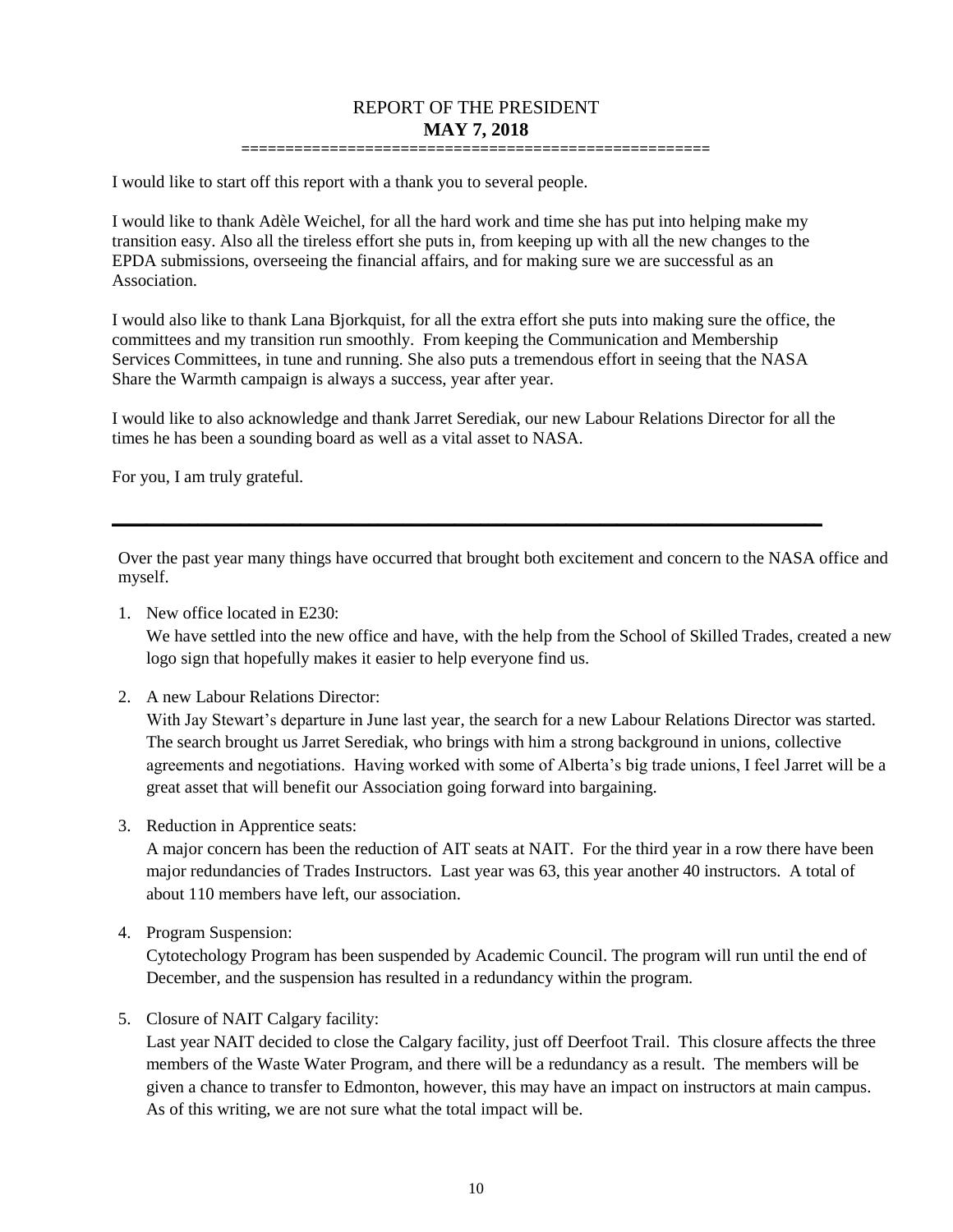6. Restructure Changes:

Throughout the year NASA has been in talks with NAIT management as to the need to review the previous restructure plans. NAIT has announced that the Instructors will once again be reporting to the Academic Chairs. The Chairs will report to the Department Heads, who will report to the Associate Dean Academic. This has been an ongoing issue, but hopefully with this new alignment, it will be a positive change. We will continue to work on the other restructure issues - top heavy administration.

7. Workload Review Committee:

The restructured Workload Review Committee has been working hard to establish a new workload plan. We have been developing a system that we feel will be beneficial to our members. The committee has met with NAIT's workload committee and will be presenting our plan to NASA Executive shortly for their approval before continuing talks with management.

8. Strike/ Defense Fund:

There have been many discussions around having a Strike or Defense fund. On April 11<sup>th</sup> and 12<sup>th</sup>, Martin Devitt from CAUT presented to the Executive and to members talking about the need for this type of fund.

There will be continued conversations going forward for a NASA Defense Fund as well as talks with ACIFA, to join their provincial Defense Fund.

9. Bill 30:

With changes to Bill 30, meetings were held and NAIT's Joint OH&S committee will be made up of members of NASA, AUPE and NAIT management. Executive recently appointed three members to be our representatives.

I would like to thank all the Association membership for the hard work, dedication and time they put in, to make the NAIT a great place to work, and keep our Association strong.

Garry Wilson, President NAIT Academic Staff Association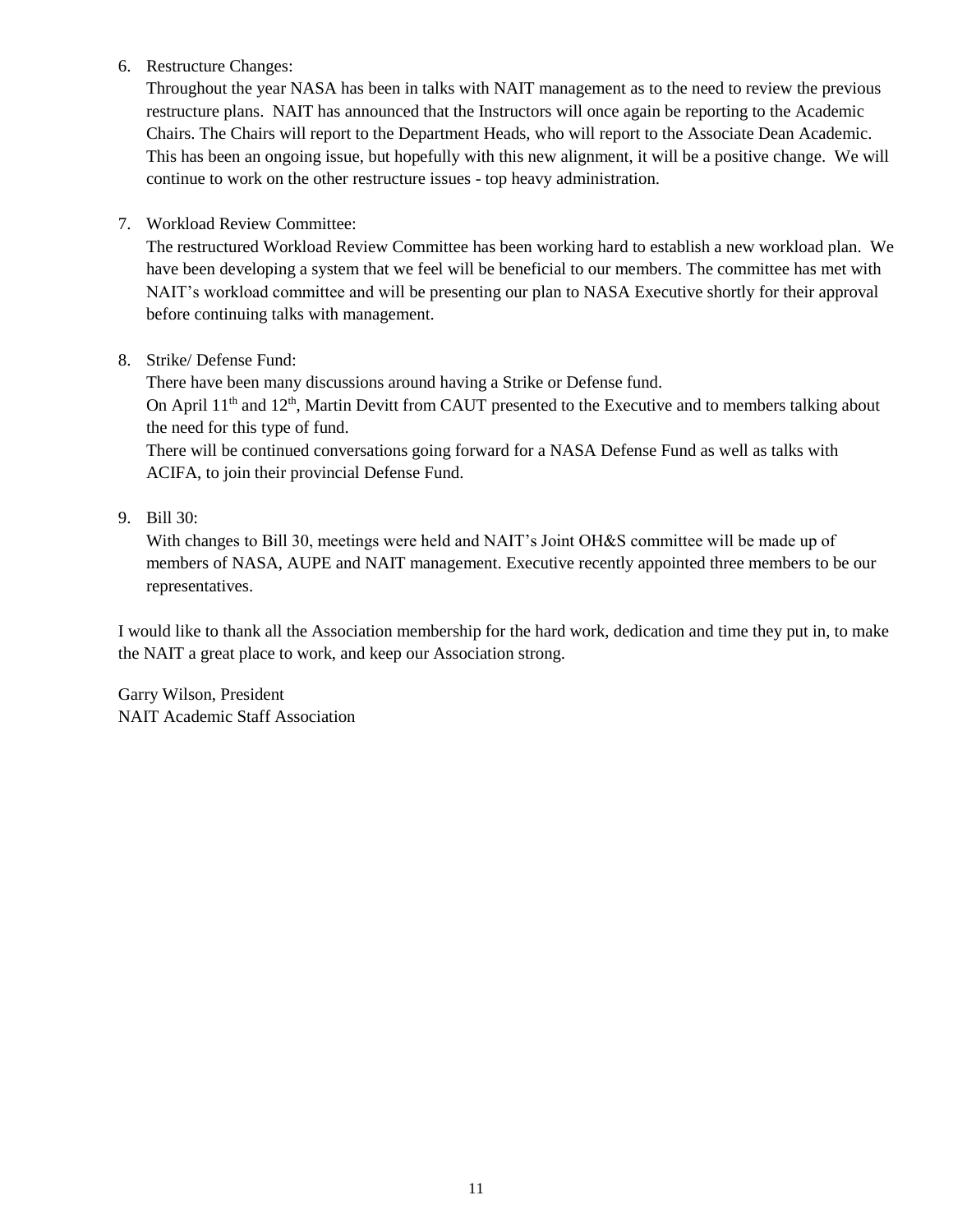# **REPORT OF THE LABOUR RELATIONS DIRECTOR MAY 7, 2018**

**=====================================================**

### **Summary of Activities**

- Represented the Association at the fall and spring ACIFA Negotiations Advisory Committee meetings.
- Prepare arguments and advocate for members during numerous Step II and Step III grievance hearings.
- Worked alongside NASA's legal counsel on labour relations strategies and options which supports and advocates for members.
- Research and analyze labour relations case law for issues such as accommodation, progressive discipline, academic freedom and designation.
- Develop relationship and maintain open communications with Brian McCulloch, the ACIFA Labour Relations Officer and Al Brown the SAFA Labour Relations Officer.
- Strive to develop meaningful relationships with all operational leaders and HR personnel.
- Attended a workshop with Management about performance management conducted by Academic impressions.
- Attendance at the Chivers Carpenter fall seminar which focused on significant labour relations developments of the past year, including noteworthy decisions of the Alberta Labour Relations Board, changes to important pieces of legislation, and what they mean for unions going forward.
- Attendance and participation at the CAUT conference for Senior Grievance Officers.
- Attendance at the Confederation of Alberta Faculty Associations (CAFA) Labour Conference to learn about the current legislative changes that will impact bargaining in PSE: Bill 7, Essential Services, Occupational Health and Safety legislation, the role of the Labour Board, preparation for strike / lockout, and duty of fair representation. Many other topics were covered relating to developments in case law with respect to academic freedom, access to information, student evaluations, tenure, discipline and academic misconduct.
- Attended redundancy meetings along with HR and management.
- Attend involuntary and voluntary redundancy meetings.
- NASA & NAIT management have been in some discussions around the workload model. The discussions started in 2016 stemming from a letter of understanding out of negotiations. More work is required on this area, including meaningful discussions with NAIT's management.
- Attended and provided updates to NASA Executive and Table Officers on any issues and grievances filed by the NASA office.
- Submitted articles to the *Intercom.*
- Communicate information and assist in administering and applying the collective agreement to both faculty and management regarding issues and concerns.
- Represented faculty in meetings with their management groups.
- Advocacy for all NASA members.
- Established guidelines for arbitration sub-committees.
- Conferred with various stakeholders regarding the interpretation and application of the Collective Agreement.
- Act within the framework of having a fiduciary responsibility and governance of Association monies.

### **Recommendations for Future Actions/Activities**

- Ongoing professional development related to LRD NASA duties e.g. Investigative Procedures and application of the Alberta Labour Relations Code and any updates as legislation changes.
- Put together a mandate that supports our members and their families for collective bargaining in 2019.
- Support the Committees formed as a result of Letters of Understanding arising from bargaining.
- Provide representation to NASA members.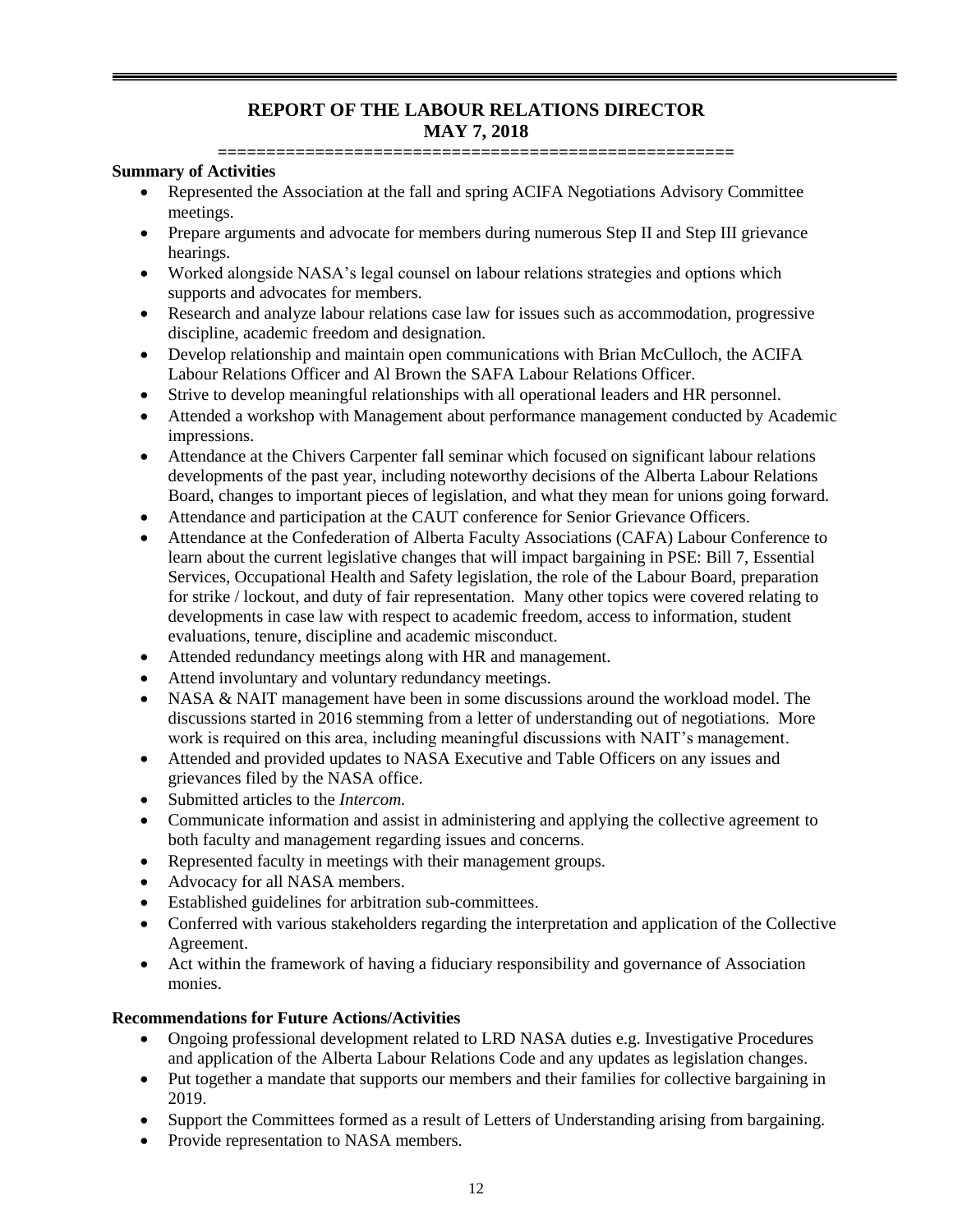- Develop and maintain longstanding relationships with the bargaining and labour representatives in the post-secondary sector.
- Develop and foster long term relationships with other Unions throughout Canada. As we have gained status as a trade union, we need to employ various strategies with fellow unions so we can become increasingly sophisticated through best practices.
- Maintain NASA's relationship with legal counsel from Chivers/Carpenter.
- NASA Constitutional amendments to include internal grievance appeal procedure which is in line with the Alberta Labour Relations Code. This internal procedure will be utilized in instances where NASA is required to defend its actions should a member bring about a Duty of Fair Representation (DFR) complaint against the Association.
- Other constitutional amendments to include what charges the Association could exercise under the Alberta Relations Code for culpability relating to violating NASA's Constitution and/or its bylaws.
- Research and analyze defense fund strategies. Partner with industry stakeholders on their best practices. Find something that works for the membership.

### **Priority issues**

- NASA and NAIT have been trying to get together to discuss a new workload model. We have agreed that the discussions will be meaningful and may lead to an alternate way of defining workload. NASA maintains the model needs to be driven by membership given it is their workload being effected. The NASA President along with the Workload Committee have been working diligently on a proposal.
- NASA's legal costs will increase in the immediate term as we pursue arbitration into the 2018- 2019 year. It will be imperative to monitor these legal costs and avoid short falls in capital.
- Investigations conducted by NAIT need to be closely monitored for procedural fairness. Mostly stemming from RWP complaints, NASA will continue to observe how this policy is being used by NAIT against our membership.
- Work with NAIT in creation of a labour relations policy.
- NASA has been meeting with NAIT to discuss designation of the ESL staff to become part of the bargaining unit. NASA has communicated its interest of representing ESL NAIT staff and we are awaiting a response to our request. NASA feels there is a strong Community of Interest and adding the staff members to our Association makes strong labour relations sense.
- NASA and NAIT agreed to a Letter of Understanding (LOU) regarding Bereavement (18) and Special Leave (19). The LOU allows members to utilize Special Leave while on vacation.
- Investigate methods/options NASA can employ to curtail and diffuse member to member conflict.
- NASA has conducted nine (9) Step III grievances for various allegations by NAIT. The majority of the grievances deals with members allegedly breaking NAIT's Respectful Workplace Policy. Discipline imposed by the Employer ranged from written warnings to unpaid suspensions.

NASA has the following upcoming arbitrations: August 2018 – Department Head February 2019 – Unjust Discipline April 2019 – Unjust Termination TBD, 2019 – Unjust Discipline TBD, 2019 – Unjust Discipline

• In April 2018 NASA Filed an Unfair Labour Practice Complaint ("ULP Complaint") with the Alberta Labour Relations Board for interfering with the rights of the Association to represent its members and its right to act as exclusive bargaining agent. NASA discussed that the employer is damaging NASA's reputation by refusing to move a members' matter forward in the grievance process;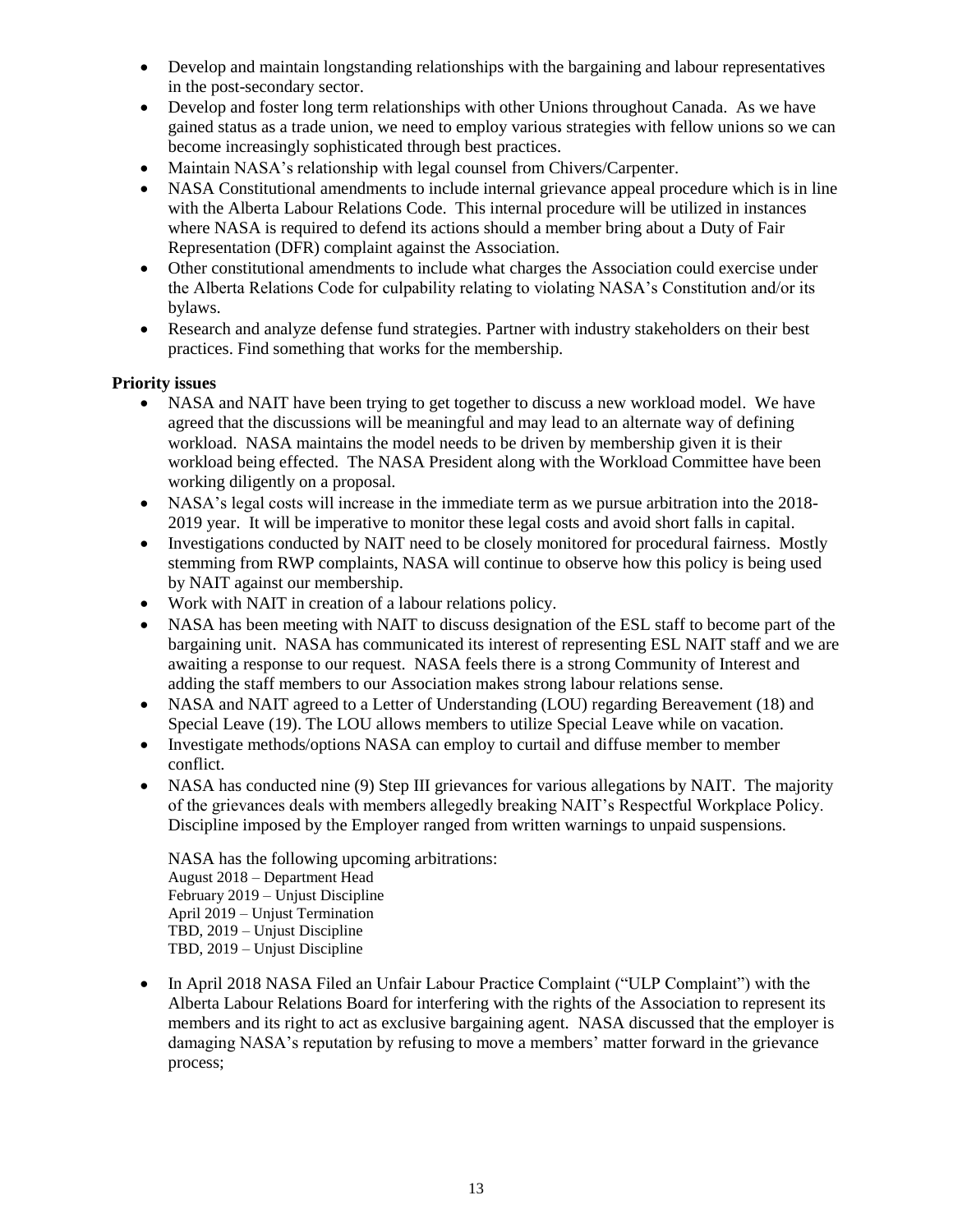The 2017-2018 year covered a large portion of sections in the Collective Agreement. The following represents where I spent the majority of my time but is not an exhaustive or inclusive list.

### **Disability Management**

- Casual illness
- Accommodation
- LTD
- Issues regarding medical information, both the requirement for and the confidentiality of it
- Return to work assignments
- Modified work agreements

### **Discipline/Grievance Hearings**

 NASA submitted nine (9) grievances relating to members receiving discipline and conducted eight (8) Step III hearings with one (1) Step II hearing not being able to continue due to NAIT refusing to hear the grievance as the grievor is ill.

### **Labour Relations Issues**

- Abuse of management rights non posting of positions and inappropriate requests which constitutes a deal outside of the Collective Agreement
- Unfair labour practices by the employer
- Respectful Workplace Policy
- Letters of Expectation
- Anonymous student complaints investigation of same and the right of the accused to face their accuser, also delays in proceedings
- Sessional instructors being used to circumvent the Collective Agreement
- Probationary Terminations
- Non-bargaining staff doing the work of NASA members this primarily has occurred with lab technicians within the Trade's programs.

**2018 Redundancies -** Unfortunately staff eliminations were a reality this year. The Association experienced a loss of 40 instructor trade positions throughout various programs. As you are aware there were redundancies in 2017, the hardest program impacted then was the Welding faculty. The deepest impact to our members this 2018 year was to the Electrical program where we saw a total of 18 positions declared redundant.

NASA was also notified of two redundancies within the Cytotechnology program. The program has been suspended indefinitely.

The Water and Wastewater Technology program is being moved from Calgary to the Edmonton. As a result, three (3) instructors are affected by the closure.

**Workload Issues –** the majority of issues related to the amount instructors are asked to do within the 7.25 hour day. It is a common theme that members are asked to do more which has been impacting the amount of hours actually worked vs. what is mandated under our collective agreement. Another trend which has been occurring is having a high instructor load during the fall term and effectively under loading during the winter term. After hearing from a number of members, this uneven loading is detrimental to the mental and physical wellbeing of our members. Other common themes dealt with reviews of non-instructional assignments**,** research leadership assignments, and service and course development.

As the 2017-2018 school year comes to a close I wanted to take this opportunity to say thanks to all our Members, Stewards, Committees and Officers, for your commitment to your Union. I also would like to thank Sister Lana Bjorkquist, Sister Adèle Weichel and Brother Garry Wilson for all their support this year.

Looking ahead to the coming months and years I see our Association making tremendous headway into stronger relations with management and human resources, interest based collective bargaining and developing key partnerships within and beyond our community. We are committed to working in a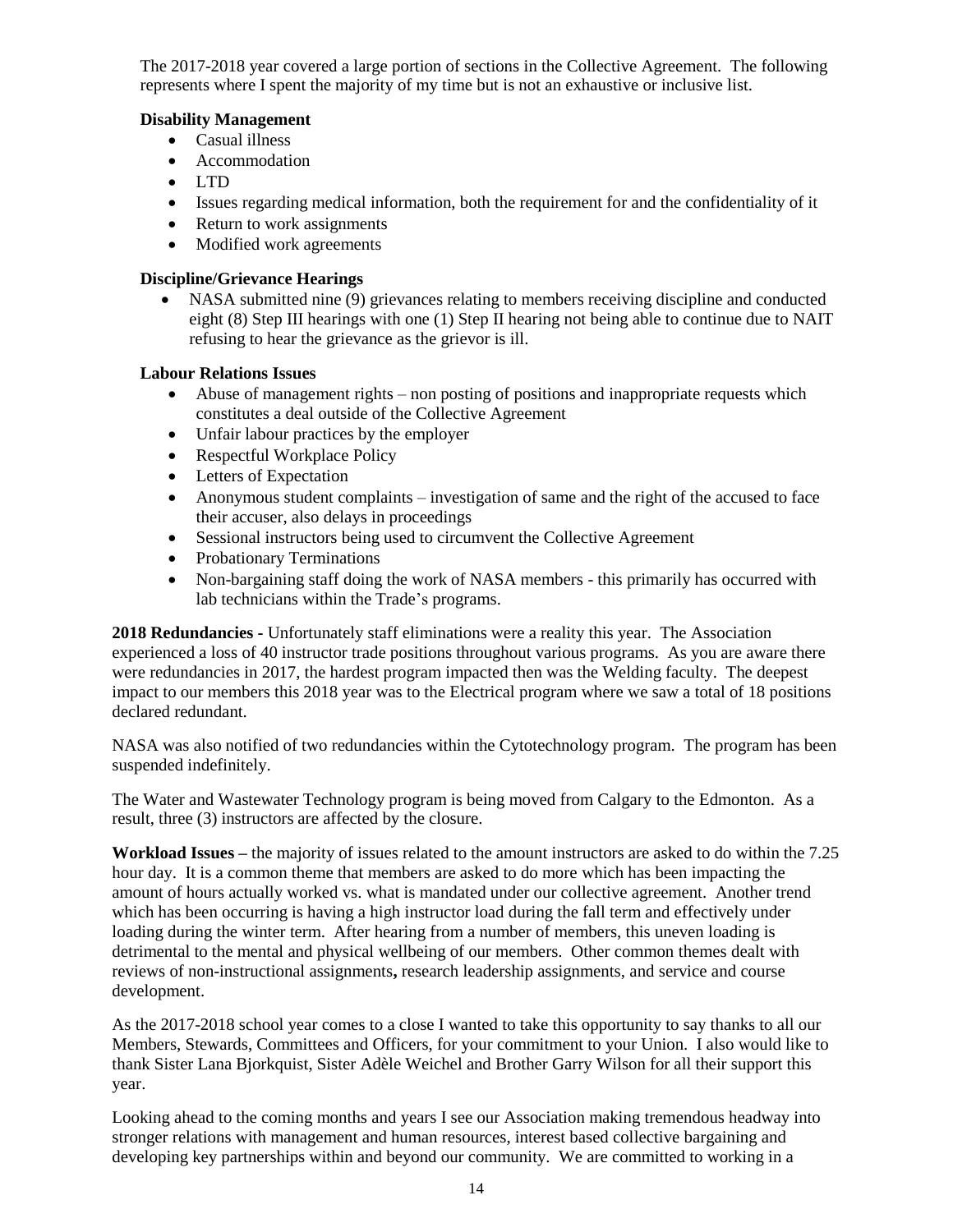collaborative and strategic way to improve the employer-employee relationship and hope that our members will continue to be looked upon as valued, trusted partners and stakeholders by NAIT.

Please remember to take care of one another and be benevolent. Support each member to your fullest as we are all in this Union together. Remain steadfast with our values of **Honesty, Fairness, Respect and Responsibility** and emulate these values at all costs.

Thank you

Jarret Serediak

## **REPORT OF THE EXECUTIVE OFFICER MAY 7, 2018**

**=====================================================**

At the end of the last academic year, we began the recruitment process for a new Labour Relations Director, finalized the financial audit process along with the NASA office move to its new location (E230) in June 2017. The old saying ….Location, Location, Location!!! We can say the new space has seen a definite increase of members coming into the office and has given me the opportunity to meet more of the instructors face-to-face. Both Lana and I strive to provide positive encounters for the members, assisting wherever possible, directing enquiries to the proper authority, or just acting as a sounding board.

With last years' announcement to revise the Post-Secondary Learning Act (Bill 7- An Act to Enhance Post-Secondary Academic Bargaining), the NASA office and Finance Committee has begun the process of implementing changes for both operational and financial affairs.

The major projects that impacted the administrative staff this year in addition to the normal administrative support provided to the Executive and Committees, were:

- **Audit Preparation -** Preparation for the financial audit takes place in July and was forwarded to the firm of Collins Barrow. The audited financial statements became available in early September and are posted on the NASA website.
- **NASA Award Program** The Award Program continues to be a much appreciated benefit for the families of members. The essay topic for the Family Member Award this year was "What are the benefits and challenges of on-line learning?" Twenty-six (26) applications were received; twenty (20) \$1,000 awards were granted.
- Attended **Chivers Carpenter fall seminar** which focused on significant labour relations developments of the past year, including noteworthy decisions of the Alberta Labour Relations Board, changes to important pieces of legislation, and what they mean for unions going forward.
- Attended **Confederation of Alberta Faculty Associations (CAFA) Labour Conference** to learn about the current legislative changes that will impact bargaining in PSE: Bill 7, Essential Services, Occupational Health and Safety legislation, the role of the Labour Board, preparation for strike/lockout, and duty of fair representation.
- **The Canadian Organization of Faculty Association Staff (COFAS) Annual Conference** from May  $24<sup>th</sup>$  to  $27<sup>th</sup>$ , Lana and I will be attending this conference along with other staff employed by union/non-union faculty/staff associations at local, provincial and federal levels across Canada. The conferences' primary focus will provide an opportunity for faculty association staff to come together to share skills and experiences. It will provide professional development for staff at all levels on issues and concepts related both to what staff are employed to do, and to increase the knowledge, skills, and resources staff require in order to be effective, encompassing the full range of activities expected of staff in single person offices as well as the varied functions of multiple staff offices.
- **EPDA** NASA is now going into its 6<sup>th</sup> year of coordinating the EPDA program. The introduction of NAIT's online Travel and Expense claim process has been a steep learning curve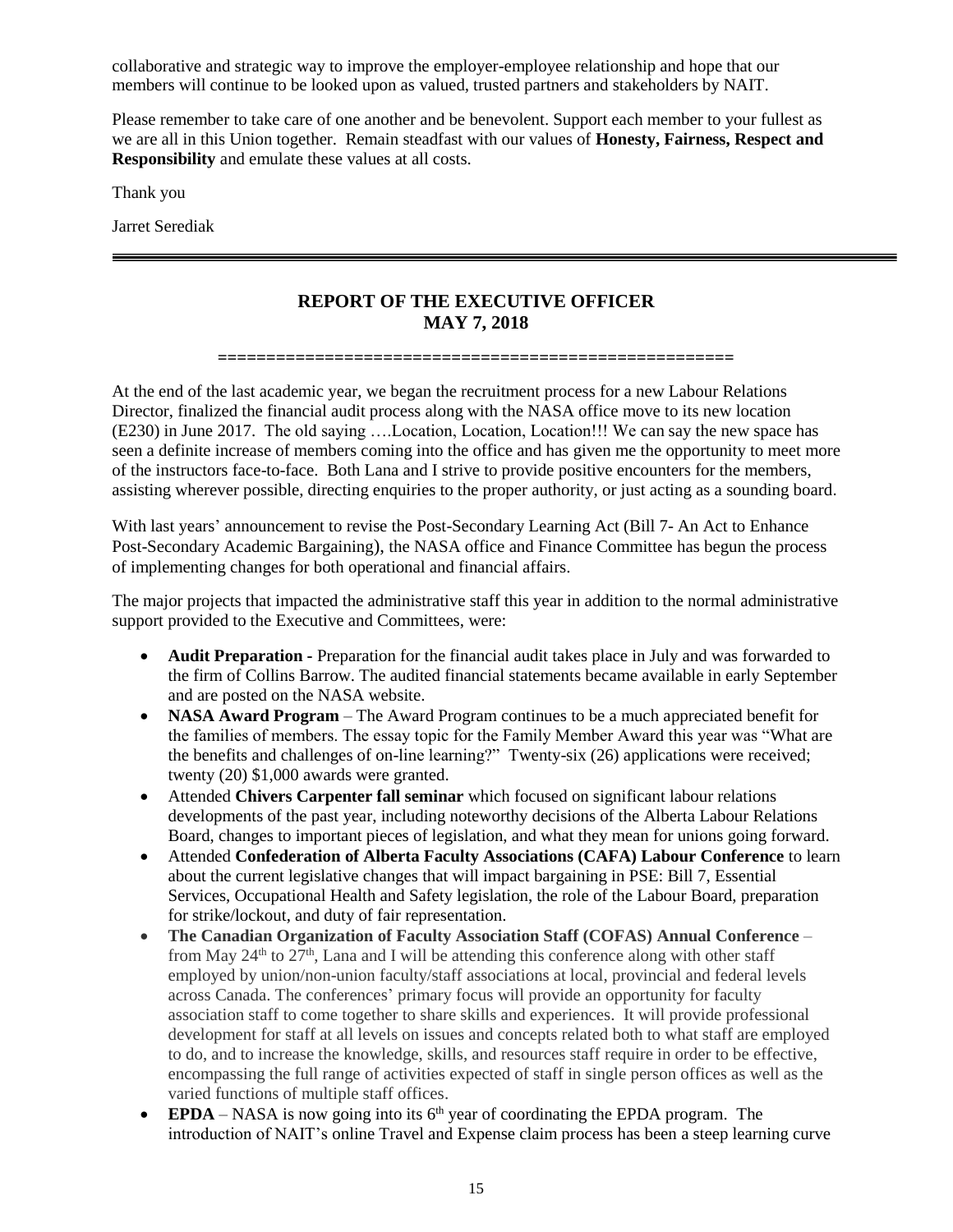for members, the NASA office, and I thank everyone for their patience and encourage members to please continue utilizing their funds.

• **Share the Warmth** campaign completed its  $12<sup>th</sup>$  year and continues to be a huge success. The program is coordinated by the NASA Office and over the last twelve years has collected over 25,000 items along with over \$25,000 in cash donations.

In 2017-18, the Boyle McCauley Health Centre, Elizabeth Fry, Hope Mission and Bissel Centre were the beneficiaries of the items collected by the NAIT Community.

Special thanks to Garry Wilson, Gordon Cutting and Todd Buchart and NAIT's Distribution Staff for taking the time from their busy schedules to deliver these items to the above mentioned charities.

In addition, a huge thank you to Glenn Tkachuk as for the last four (4) years he has established a bottle drive endeavour whereby he collects bottles and cans from the Patricia / Park West / Electrical classrooms and staff areas. The funds are than used to purchase discontinued clothing from local distributors and then donated to our listed charities.

Hats off to Lana for all her hard work in dividing up the collected items and ensuring our charitable agencies benefit from the donations.

Thank you to Garry Wilson, Terry Sulyma, Gordon Cutting, Todd Buchart, Jarret Serediak and all the members of Executive and the various Committees for their assistance and support over the last year. I would also like to thank Lana Bjorkquist, our Administrative Assistant, for her efficiency and support.

Adèle Weichel Executive Officer

# **REPORT OF THE MEMBERSHIP SERVICES COMMITTEE**

# **MAY 7, 2018**

**=====================================================**

The NASA Membership Services committee (MSC) provides:

- Funding for NASA hosted events.
- Opportunities at NASA events to network and meet colleagues from other programs and campuses.
- Collaborative efforts and ideas for the NASA hosted events.
- Partial funding for professional development at the annual ACIFA conference.
- Identifies and promotes participation in professional development activities.
- Locate and book the guest speaker for the bi-annual NASA volunteer recognition lunch event.
- Partial funding for the NAIT Children's Christmas Party.
- Monthly Prize draws for NASA members, such as, Cineplex Movie passes, NAIT Retail Meat Store gift certificates etc.

### **Summary of Activities**:

- Monthly MSC meetings.
- Participation in the Share the Warmth Campaign.
- Facilitation of monthly prize draws for NASA Members.
- Facilitation of three major NASA events; Welcome Back Lunches, Mid-Winter Frolic and the Year End Event following the Annual General Meeting (AGM).
- Guest Speaking Events.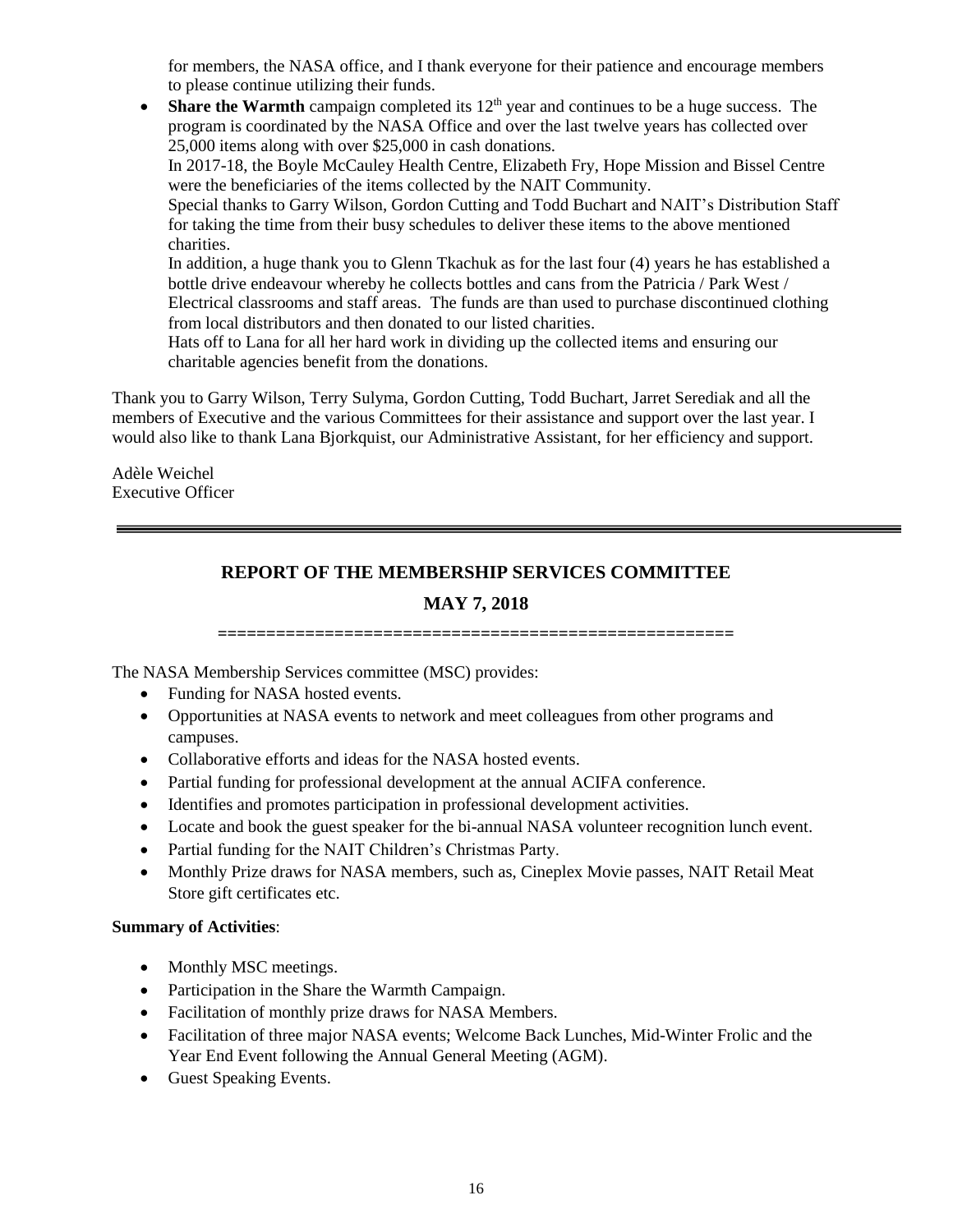### **Social Events:**

The NASA MSC hosted three annual RSVP events. First, the Welcome Back Lunches at Main Campus, Souch Campus, Patricia/Parkwest Campus and the Spruce Grove campus. Secondly, the Mid-Winter Frolic and thirdly and last, the Year End event following the AGM on May 7<sup>th</sup>, which will be held at the NEST.

### **Speakers:**

The MSC hosted several speaking events. The first speaking engagement featured Philip Mak on November 28<sup>th</sup> from Alberta Pension Services. The topic was LAPP information.

The second speaking event featured Kent Phillip from Exodus Travel. His topic was Travel in Europe.

The third event featured Martin Devitt from OPSEU and he discussed the strike/defence process on April 12, 2018.

The last speaker, Philip Mak will again present on May 2<sup>nd</sup> from Alberta Pension Services and his topic included LAPP information.

### **ACIFA Conference Funding:**

The MSC sponsored 36 members to attend the annual 2018 ACIFA conference, May 13<sup>th</sup> – 15<sup>th</sup> in Jasper, Alberta.

The following members were approved for the ACIFA Conference funding: Teresa Bereznicki-Korol, Laurie Hunt, Doug Kennedy, Diane Plasse, Jackie Krossa, David Wagstaff, Leonard Hamaluk, Verne Carnduff, Tessa Reid, Vishal Sharma, Don Mah, Andrew Rivet, Shannon Hebert, Alex Ondrus, Maya Daniel, Bob Ackroyd, Twila Dary, Sherry Sand, Marlene Hutscal, Caroline Crebas, Judy Egan, Gordon Cutting, Cornelia Bica, Lorraine Jenkins, Rob Hofmann, Veronica Gavrila, Mark Schneider, Doug Baker, Susan Peterson, Jocelyn Crocker, Leanne Flodon, Todd Buchart, Melody Dalley and Surjit Rai, and Dave Grabski.

### **Other Activities:**

The Membership Services VP is a member of the ACIFA Professional Affairs committee. This committee is comprised of delegates from each of the member colleges and institutes, and meets twice a year – once in Calgary and again during the ACIFA conference.

Information on policy development, professional development and academic staff issues are discussed and shared. These meetings provide an excellent forum for provincial discussions of organizational development and current changes effecting the rights and responsibilities of members and for generating ideas for positive future policy development.

The Membership Services Committee updates and maintains a list of businesses that provide special pricing or discounts for NASA members and all other NAIT staff including NAIT ARNS, AUPE and Excluded staff members. We remind and encourage members to review this list as many of the businesses also provide donations for door prizes at our NASA events.

The committee would like to thank all members who applied for funding, used the discount list, and attended the speaking events and the social functions. Please contact the Membership Services Committee with any concerns or ideas with respect to future events.

I would like to thank all NASA members for their support of MSC hosted events this year. Also, I would like to thank the MSC for all their efforts, ideas and commitment to NASA members. The support of our President, Labour Relations Director, Executive Officer and Administrative Assistant is very much appreciated. It takes the efforts of many to make things happen.

Todd Buchart, Vice President Membership Services Committee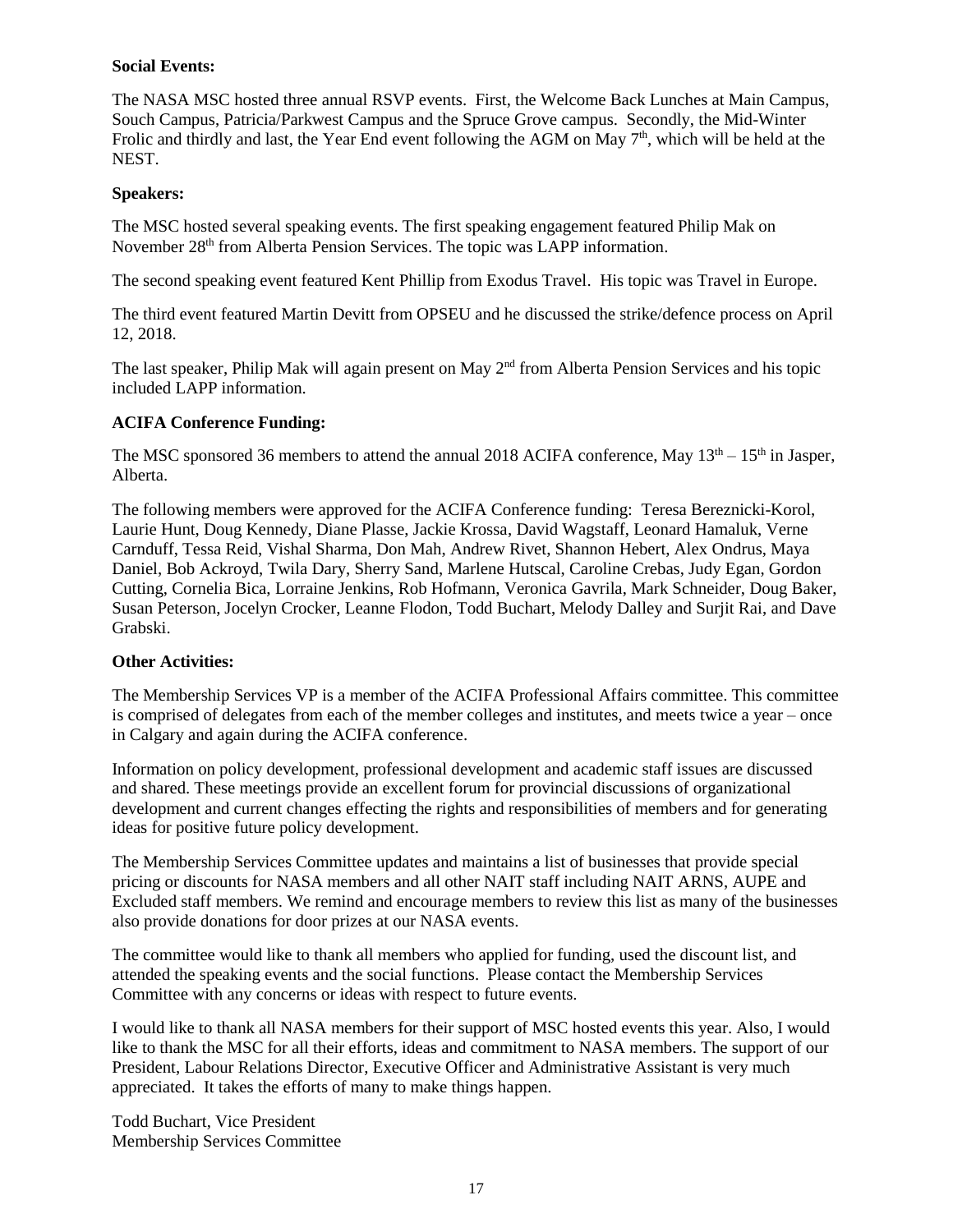# **REPORT OF THE COMMUNICATIONS COMMITTEE MAY 7, 2018**

**=====================================================**

This spring marks the completion of my first term as VP Communications for NASA and I would like to express my gratitude to the Membership for the opportunity to help the President and the Executive lead NASA into new territory under the changes implemented by the provincial government. We still have much work to do and I hope to continue in this role into the next term.

Despite some struggles in the winter semester to get quorum due to scheduling conflicts among the Communications Committee members, we have continued in our efforts to keep NASA members informed and represent NAIT staff through Share the Warmth, the *Intercom* and relevant NASA surveys.

Some of the Committee's efforts and successes this year include:

- Membership continues to show its commitment to helping the homeless through Share the Warmth, clearing our target again this year with over 2500 items collected and \$5544 raised. Due to significant competition with other charitable interests during our winter drive, we are planning to showcase our partner organizations throughout the coming months to better meet their needs in a timely fashion. Also, this year we celebrated 10 years of Share the Warmth along with our corporate sponsors, MBS Insurance Brokers/Economical Select and Marks Commercial, and our spokesperson, Gordon Smith and his wife Ruby Smith.
- The *Intercom* continues to be one of the Committee's main focus points this year. We completed a readership survey seeking input from members regarding content and interest. Over half of membership responded – thank you to everyone who participated. Those who responded indicated that the content is on target and made suggestions regarding possible new article streams. We heard your suggestions and have implemented some changes relating to article types and increasing the *Intercom's* presence.
- Website maintenance continues. We are working on ensuring the quality and accuracy of the NASA website.

Going forward, NASA and the Communications Committee will be carefully watching as NAIT pilots and implements the new NSSI student feedback on instruction survey system to ensure the information collected by this system will be available only to the appropriate individuals and will be used in a constructive manner.

We will also continue to work with NASA to explore its new roles under the Labor Code.

I would like to thank the efforts of the Communications Committee, without whom I would be unable to do everything that we do. I would also like to recognize the exemplary work of Lana Bjorkquist and Adèle Weichel who continue to provide the invaluable support that keeps NASA and the Communications Committee moving forward.

Gordon Cutting, Vice President Communication Committee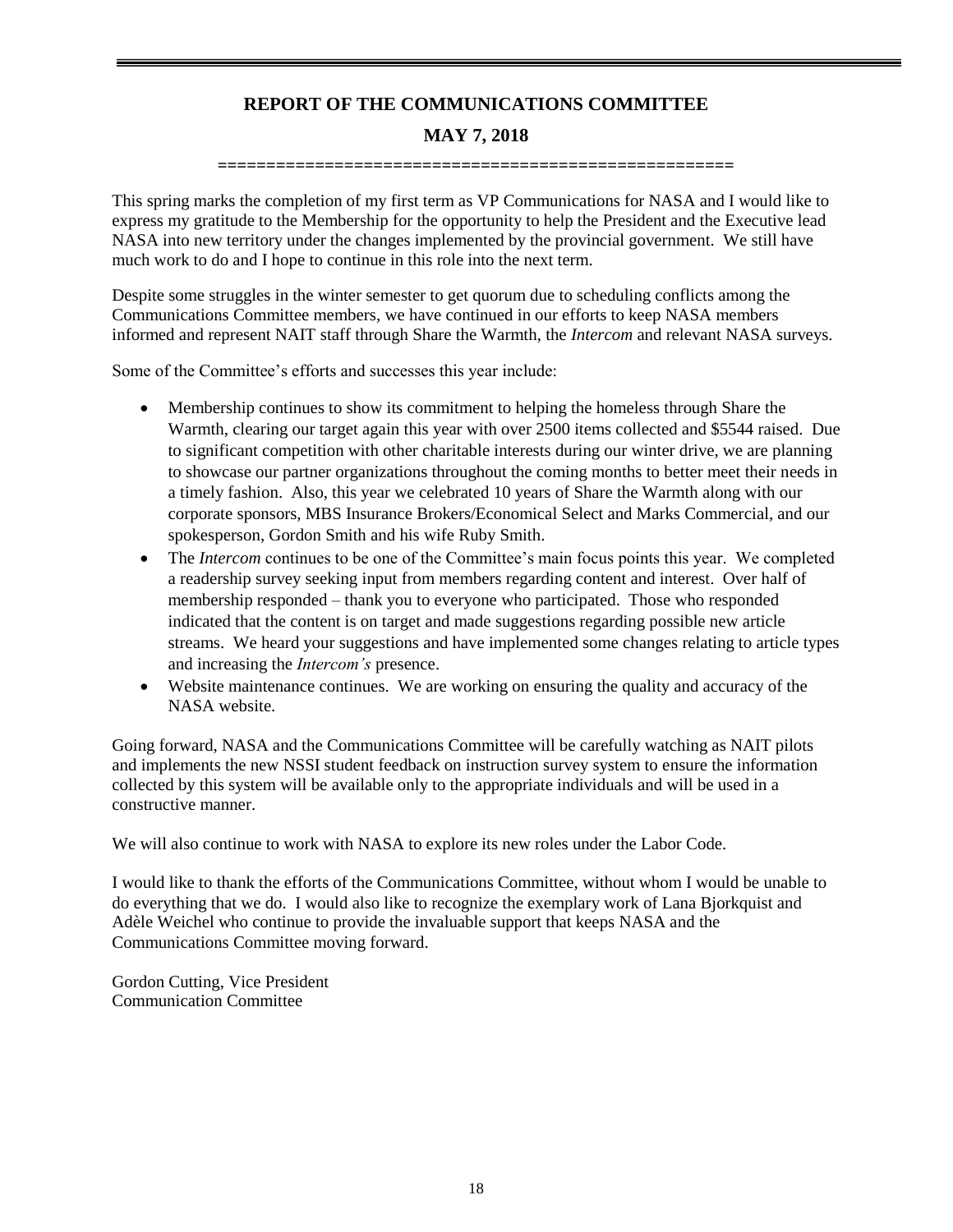### **REPORT OF THE ACADEMIC COUNCIL REPRESENTATIVE**

# **MAY 7, 2018**

**=====================================================**

This year there have been several Academic Council meetings dealing with various issues that have arisen from within the Institute:

- 1. Suspension of the Cytotechology Program
- 2. Instrumentation Program Capstone and Co-op additions
- 3. NAIT Student Survey on Instruction (NSSI)
- 4. Apprenticeship Seat Reductions
- 5. Product and Innovation Centre (PIC) Updates
- 6. Enabling Skills Presentation
- 7. Ombudsman and SRO Presentation
- 8. International Students

The various sub-committees of Academic Council also worked on the Honorary Degree, Faculty Emeritus Awards and policies and procedures.

The upcoming year looks to be just as busy as this year, with more changes expected.

Garry Wilson NASA President

## **MEETING DATES**

**Academic Council**

September 18, 2017

November 20, 2017

February 5, 2018

March 19, 2018

### **PMQA Committee**

Sept. 21, 2017

October 19, 2017

November 16, 2017

January 18, 2018

March 15, 2018

April 19, 2018

**Honorary Degree Committee**

November 13, 2017

**Provost Council**

September 19, 2017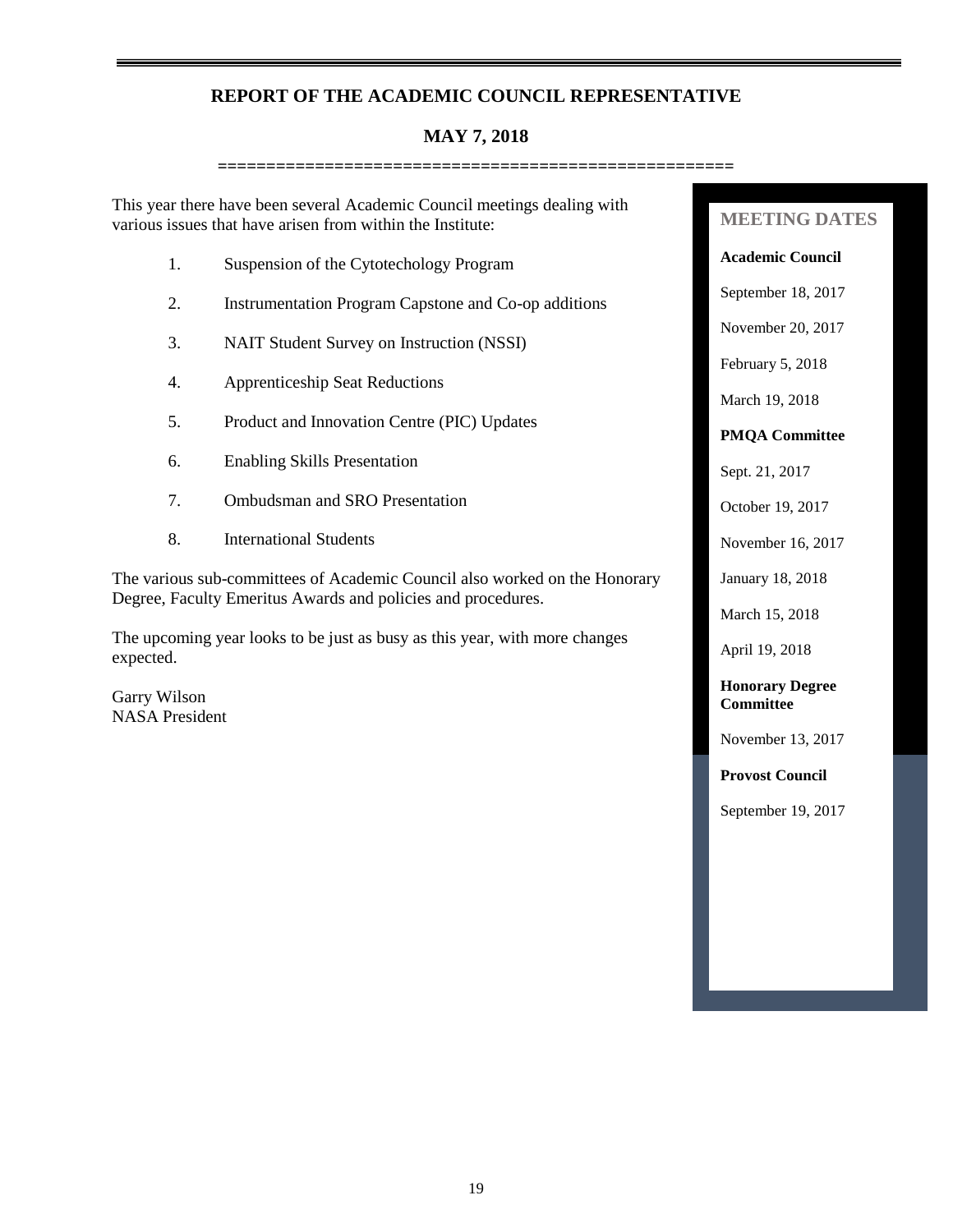# **REPORT OF THE EMPLOYEE & FAMILY ASSISTANCE PLAN REPRESENTATIVE MAY 7, 2018**

### **=====================================================**

This was our second year using Morneau Shepell as our employee and family assistance plan (EFAP) provider. Currently from June 1, 2017 until February 28, 2018 our usage is 19.62% of the NAIT population for counselling and 6.89% for WorkLife Services. Our usage is projected to be 26.16 % and 9.19% respectively by the end of May. This usage is up substantially from last year when our total usage at this time was 15.2%.

Our staff has used 87% of the services, our spouse/partners have used 10% and our dependants have used 3% of the services. For employee use, instructors have used 33% of the sessions, AUPE have used 30%, Management & Excluded have used 11% and the rest of the use was by individuals who did not declare what group they belonged to.

Counselling sessions covered in descending order general areas of personal relationships, mental health, personal stress, life planning/management, work related, parenting, physical health, and family and addiction. The WorkLife services included legal, financial, personal health and wellbeing, child/youth care and elder/adult care.

In May and June of last year our EFAP provider delivered seminars on: *Is Happiness A Journey or A Destination?, Welcoming Change into Your Life, Getting a Restful sleep, Creating Balance in Your Life, Stress Relaxation Techniques, The Sandwich Generation,* and a *Career Management Seminar Series.* In total, 324 NAIT employees attended one or more of the seminars.

To find out about all of the services provided to us by Morneau Shepell, you can access their website through our NASA web page under Quick Links  $\rightarrow$  EAP. You can also download the App.

I would like to thank Dora Newcombe from Morneau Shepell and the rest of NAIT's Employee and Family Assistance Committee members.

Respectfully submitted, Cindy Rothwell NASA EFAP Representative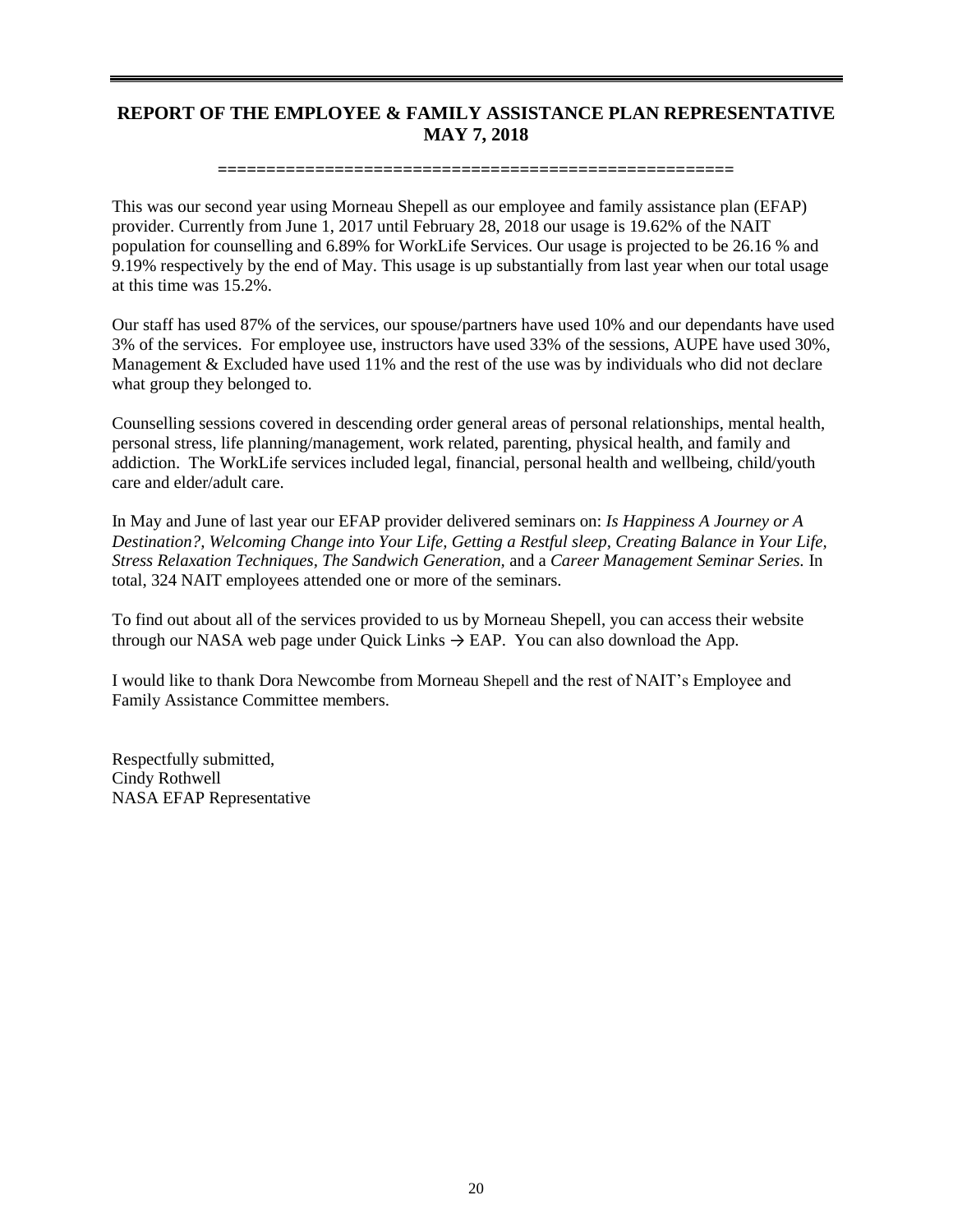# **REPORT OF THE ACIFA PRESIDENT MAY 7, 2018**

**=====================================================**

### **Annual Report – April 2018 Prepared by Dr. Anna Beukes – President**

It has been a **year of rebuilding** at ACIFA. With the invaluable support and input from the ACIFA Executive we establish a well-organized office and, in the process, realized significant savings. One example of this is modernizing the expense claims reimbursement process. In the past, expense claims were reimbursed via cheques. This required a labour intensive process, involving a substantial amount of paperwork and couriering hard copy cheques across the province to different executive members with signing authority. This year we switched to Electronic Fund Transfer (EFT) which is a far more efficient system. By streamlining the claims reimbursement process, ACIFA saved a tremendous amount of time and energy while retaining the same level of oversight. Another example of increased efficiency is the registration process for the ACIFA spring conference. It used to be a two-step process in which the registration and payment happened separately. This year, the registration and payment processes were combined into a single system which improves and simplifies record keeping and oversight.

The **upcoming ACIFA's Annual Spring Conference in Jasper** is promising to be unforgettable again. Currently registrations are at a healthy **234 delegates**. A big shout out to Northern Lakes College Faculty Association's hosting committee for the great job they are doing organizing this event. Well done all! By all accounts this will be the second conference in a row we will bring in on budget.

I had the privilege of visiting a number of ACIFA campuses over the past year. Thank you for welcoming me. It was good to see different ACIFA campuses and discussed the ACIFA defence fund with members. Given the new legal context that Bill 7 introduced, establishing an **ACIFA defence fund has now become inevitable**. Without a well-endowed fund, faculty members are likely to see an erosion of their academic freedom and economic well-being. In the absence of access to a strong fund, FA bargaining teams are more likely to capitulate at the bargaining table because they will not have the backing necessary to take a hard line on any issues of real importance to faculty. ACIFA Presidents Council has approved the terms of reference for the ACIFA defence fund. It will be presented for approval at the upcoming ACIFA AGM in May 2018 at Jasper Park Lodge. If you have questions about the Defence Fund, please take a look at the Q&A document on this topic on the ACIFA website.

ACIFA continues to benefit greatly from **our affiliation with CAUT**. What stood out for me this year was the information exchange at CAUT's meeting about academic freedom and what that means in the college and technical institute environment. At a very minimum, academic freedom means that we have autonomy in our classrooms. Once workload has been assigned, we have the right to prescribe learning materials and pick assessment/evaluation methods as we see fit. This must happen in collaboration with other instructors teaching the same course, but academic freedom means college teachers have the right to make these decisions without undue influence or pressure from supervisors or management. If you are fortunate to have this level of academic freedom at your institution, you should not take it for granted. Attempts to erode academic freedom continue to echo through post-secondary policy-making.

In addition to the right to select teaching materials and assessment methods, academic freedom in a college system also means faculty have the right to participate in collegial governance structures. **ACIFA is lobbying the Alberta government for greater say for our academic councils to be enshrined in legislation**, similar to the way it is done in BC.

One of the things ACIFA should be proud of this year is our **support of the Ontario College Teachers**  while they were on strike (one of the longest in Canadian history). Two of the major reasons for the job action taken by 12,000 Ontario college instructors were to assert academic freedom rights and push back against the casualization of their academic work force. ACIFA supported our fellow College teachers both morally, through letters of support, as well as through a minor financial contribution.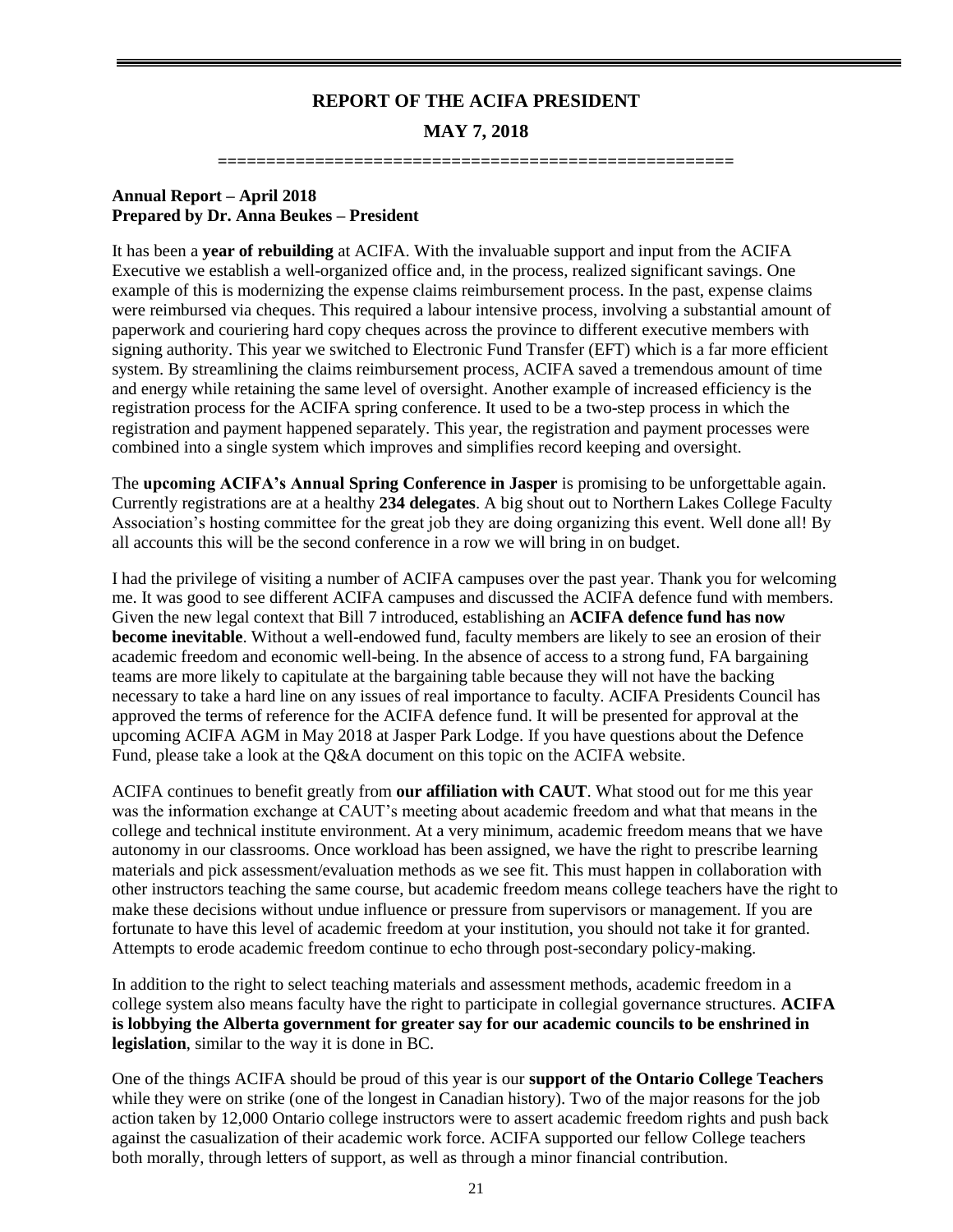ACIFA representatives **met with Mr. Marlin Schmidt, Minister of Advanced Education** numerous times over the past year. These were meaningful conversations around changes to the funding model, the six sector model, the ABC review, executive compensation, administrative densification and so on. For more detailed information on what was discussed at these meetings, please see the ACIFA website under government relations.

This year also consisted of providing **support to ACIFA members who are adjusting to the demands and opportunities provided by the labour code.** This includes help such as ensuring that Faculty Associations' (FAs) bylaws and constitutions align with the new legislation. ACIFA is also in the process of preparing a submission in response to an invitation from the Labour Board for intervenor status on the question whether frontline supervisors should be part of bargaining unit or not.

If the year behind us was one in which we focused inward on rebuilding the organization, **the year ahead of us will be outward focused**. It is important that ACIFA fulfills our mandate to be the provincial voice of our members. In the coming year we will work hard on increasing our provincial profile and stepping up our advocacy role.

In conclusion, I would like to thank the ACIFA Executive. It is a very good experience to work with you! Thank you for your sound judgement and selfless effort. Also, a word of thanks to ACIFA's Office Administrator, Pamela Lazo for her attention to detail and dedication to the position as well as to Brian McCullough, ACIFA's LRO, for his good service.

### **ACIFA's mission:**

ACIFA (Alberta Colleges & Institutes Faculties Association) is a representative professional association that acts as the provincial voice for its members: the academic staff associations of Alberta's colleges and technical institutes. Through the collective action and resources of its members, ACIFA promotes the professional and economic well-being of college and technical institute faculty in the interest of advancing the quality of post-secondary education in Alberta.

Serving as ACIFA's President continues to be an honour and privilege for me.

Anna Beukes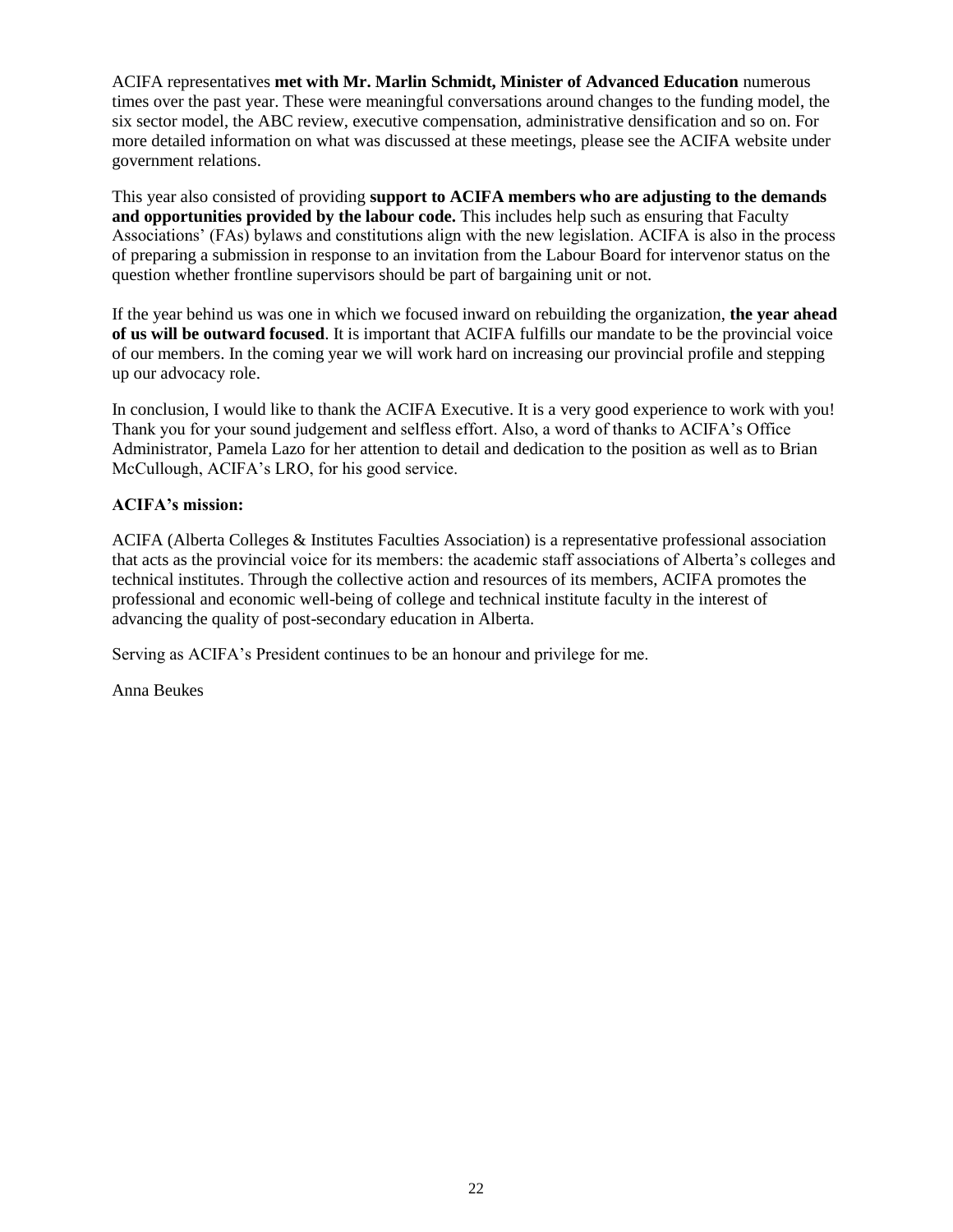## **REPORT OF THE ACIFA REPRESENTATIVE ON LAPP**

# **MAY 7, 2018**

**=====================================================**

### **Report by Doug Short [\(dougs@nait.ca](mailto:dougs@nait.ca) ) [any questions welcome]**

### **Financial position:**

- LAPP will report strong financial results for 2017.
- 10.14% actual return on assets versus 9% benchmark versus 5.3% discount rate (valuation of liabilities).
- 10 year return 6.59% (annually) versus 6.99% benchmark (includes 2007-2008 recession).
- *Moving to fully funded position for Plan (assets cover liabilities).*
- LAPP has more active members than comparable plans in Canada.

### *Concerns going forward*

- Flattening yield curve (suggesting possible recession) and rising short-term interest rates (more expensive consumer borrowing costs).
- Lengthy bull market (what goes up, eventually comes down).
- Inflation seems to be contained at about 2% (good news).

### **Accounting versus Actuarial Financial Statements:**

- Accounting statements focus on timeliness, while actuarial statements utilize judicious assumptions to ensure benefit security for future pensions) and smoothing techniques for contribution rate stability.
- The nature of the two financial statements can result in the funding status (deficit or surplus) of the Plan differing (for 2017 this may be in the range of 13%).

### *Why the difference in funding status?*

- 1. The accounting statements will use a 6% discount rate for liabilities (Government mandated) whereas the actuaries are likely to judiciously utilize 5.4% (lower discount rates = larger liabilities, which are the future benefits promised by the Plan).
- 2. Market values are different if smoothing is utilized (some gains/losses are deferred).
- 3. Membership data (experience) is more up to date for the actuarial statements.

### **Other discussion at latest Stakeholders Consultation Group Meeting:**

- $\triangleright$  CPP reform will result in higher benefits, but contribution rates will increase by about 1% for members (1% for employers as well) in 2019.
- $\triangleright$  Governance continues to be an issue:
	- o Independence from the Government (all decision-making authority currently resides with the Minister of Finance).
	- o Bicameral governance is desired.
	- o This means one body as trustee of the Plan with financial and administrative powers (skills based individuals, with integrated decision-making powers (could select the investment manager – currently AIMCO and the administrative service provider – currently APS).
	- o The second body would be the sponsors group (our members and employers who fund the Plan) that would have decision-making authority for the Plan design and benefits to be provided.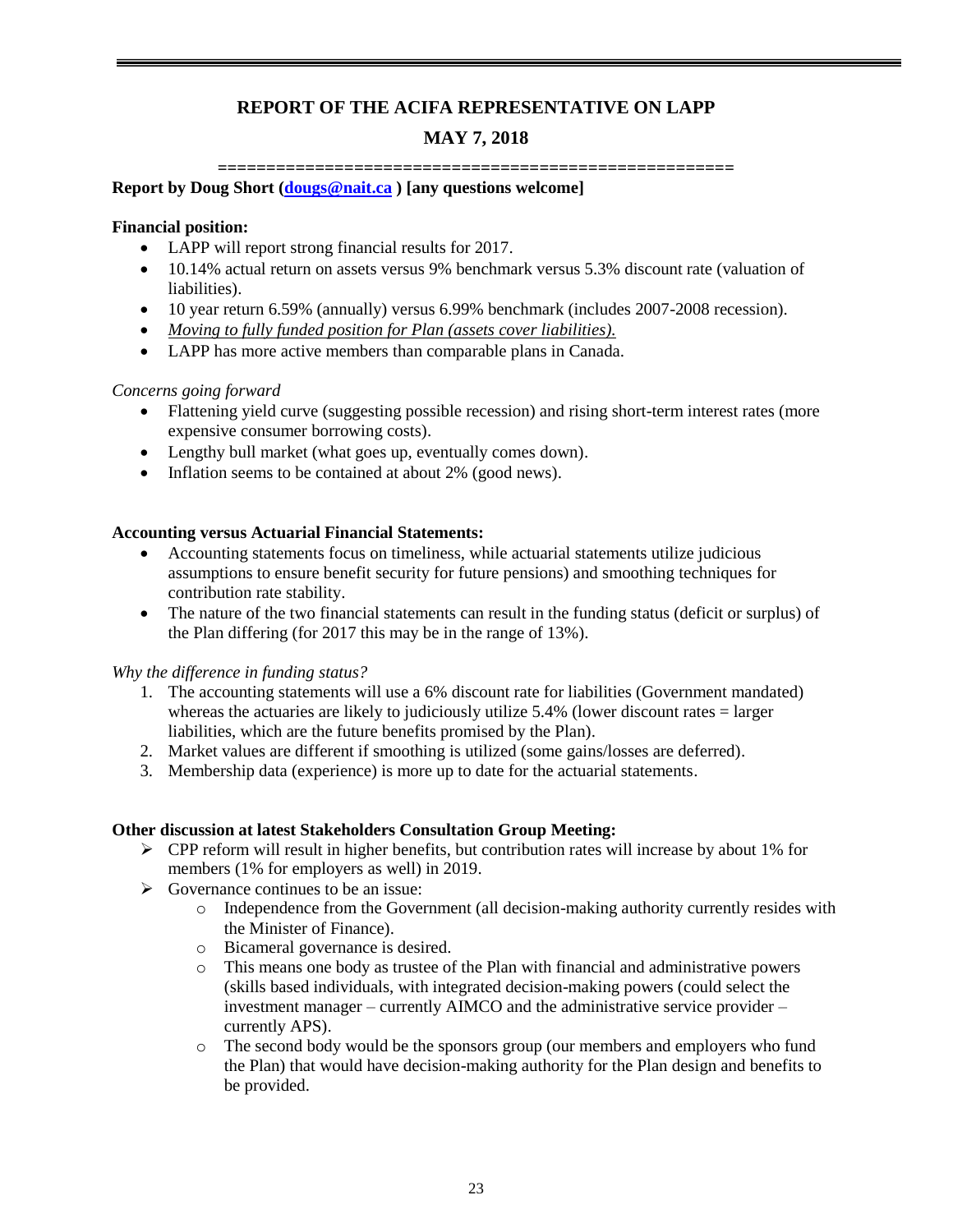# **REPORT OF THE FINANCE VICE PRESIDENT AND THE FINANCE COMMITTEE**

### **MAY 7, 2018**

**=====================================================**

### **Budget Considerations**

It is important to examine NASA's finances in context especially with the changes in May 2017 to the Post-Secondary Learning Act as we will need to increase our dues rate for coming years and to determine how much we will require to build a strong defense fund.

Here are the current membership dues for the other large Staff Associations:

- $\bullet$  MacEwan 1.1264%
- NAIT  $1.1\%$  (proposed)
- $SAIT 1.2 \%$
- With the remaining institutes  $-1.0\%$

### **Summary of Activities**

- 1. Reviewed the 2016/2017 audited financial statements and published the results.
- 2. Reviewed short-term and long-term investments; allocated investments accordingly.
- 3. Reviewed the budgeting process including timelines.
- 4. Prepared budget recommendations for the 2018/2019 fiscal year for membership consideration.
- 5. Reviewed members' responses received during the budget process.
- 6. Prepared and presented the 2018/2019 budget to the Executive.

### **Problems Encountered/Overcome**

Due to an increased number of grievances and arbitration cases filed, both the arbitration and legal fees budget line time have seen a significant increase in legal bills.

### **Recommendations for Future Actions/Activities**

The Finance Committee will be implementing a NASA defense fund and investing those funds into Canada Deposit Insurance Corporation (CDIC) GIC's.

Establishment of a committee to review the defense fund criteria. (Bargaining, Finance and Legal)

### **Acknowledgements**

Thanks to the Finance Committee members, Susan Hurley, James Guthrie and Mark Norton for having developed the framework and built the strong financial position that NASA enjoys. Thank you to Adèle Weichel for keeping NASA's finances organized. A special thanks to Suzanne Willoughby who continually and graciously stands by with advice and providing historical data.

Terry Sulyma Finance Vice President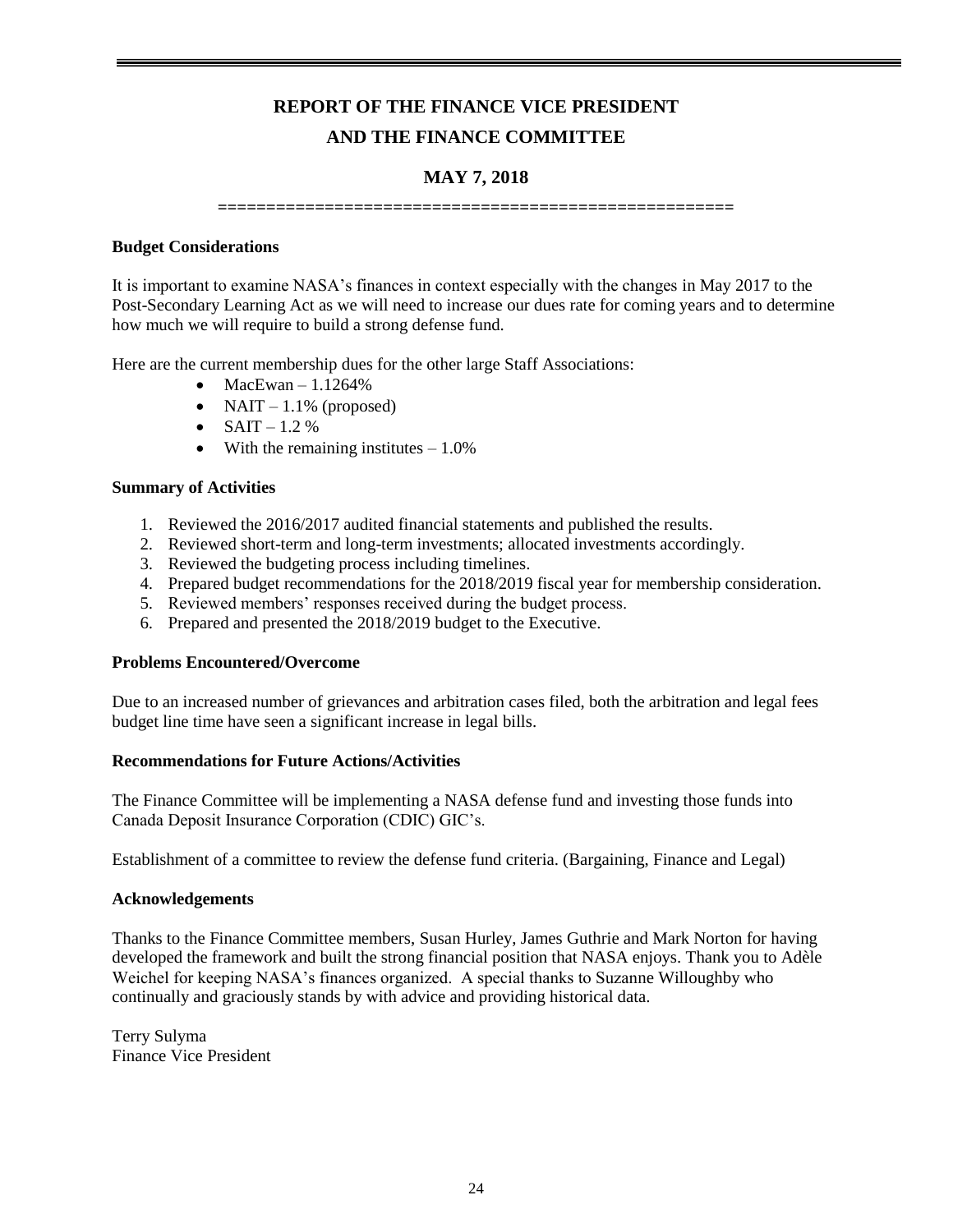| <b>Projected Performance Report</b>                                      | <b>Audited</b><br><b>Actual</b> | <b>Audited</b><br><b>Actual</b> | <b>Audited</b><br><b>Actual</b> | <b>Approved</b><br><b>Budget</b> | 12 Month<br>Projected |
|--------------------------------------------------------------------------|---------------------------------|---------------------------------|---------------------------------|----------------------------------|-----------------------|
| for the Period Ending June 30, 2018                                      | 2014/2015                       | 2015/2016                       | 2016/2017                       | 2017/2018                        | 2017/2018             |
| <b>REVENUES</b>                                                          |                                 |                                 |                                 |                                  |                       |
| Members' Dues                                                            | 721,117                         | 755,080                         | 763,565                         | 781,451                          | 793,314               |
| Interest                                                                 | 20,931                          | 21,783                          | 20,905                          | 20,000                           | 20,000                |
| <b>TOTAL REVENUES</b>                                                    | 715,850                         | 776,863                         | 784,470                         | 801,451                          | 813,314               |
| <b>EXPENSES</b>                                                          |                                 |                                 |                                 |                                  |                       |
| <b>Administration</b>                                                    |                                 |                                 |                                 |                                  |                       |
| President - Release Time & Benefits                                      | 137,615                         | 145,097                         | 145,366                         | 149,449                          | 148,162               |
| NASA Staff - Salaries & Benefits                                         | 269,328                         | 323,960                         | 278,092                         | 279,602                          | 299,017               |
| Sub-Total                                                                | 406,943                         | 469,057                         | 423,458                         | 429,051                          | 447,179               |
| <b>Staff Conferences &amp; Travel</b>                                    | 4,756                           | 10,178                          | 9,494                           | 12,000                           | 12,000                |
| Office and Audit                                                         | 14,429                          | 13,664                          | 17,356                          | 21,125                           | 16,878                |
| Printing                                                                 | 3,566                           | 902                             | 1,945                           | 3,500                            | 700                   |
| Honoraria - Vice Presidents (3)                                          | 19,890                          | 19,890                          | 19,890                          | 19,890                           | 19,890                |
| Honoraria and Awards                                                     | 17,750                          | 22,825                          | 32,753                          | 38,780                           | 38,780                |
| <b>Recruitment Fees</b>                                                  | 24,736                          | 192                             | 0                               | 0                                | 0                     |
| <b>NASA Development</b>                                                  | 0                               | 0                               | 0                               | 3,000                            | 2,000                 |
| Amortization                                                             | 3,379                           | 1818                            | 2056                            | 4,000                            | 4,000                 |
| <b>Total Administration</b>                                              | 495,449                         | 538,526                         | 506,952                         | 531,346                          | 541,427               |
| <b>Bargaining Committee</b>                                              |                                 |                                 |                                 |                                  |                       |
| Bargaining Team Honorarium                                               | 4,500                           | 9,000                           | 0                               | 9,000                            | 0                     |
| <b>Bargaining Committee Expenses</b>                                     | 2,038                           | 4,744                           | 1941                            | 8,500                            | 2,700                 |
| Arbitration - Collective Agreement                                       | 42,952                          | $\Omega$                        | 22,089                          | 20,000                           | 27,000                |
| <b>Total Bargaining Committee</b>                                        | 49,490                          | 13,744                          | 24,030                          | 37,500                           | 29,700                |
| <b>Advocacy, Grievance &amp; Legal Matters</b>                           |                                 |                                 |                                 |                                  |                       |
| Legal Fees - Grievances/Contract Mgt.                                    | 0                               | 24,630                          | 12,911                          | 20,000                           | 22,000                |
| <b>Advocacy Committee Expenses</b>                                       | 6,614                           | 6,353                           | 7,212                           | 7,600                            | 7,600                 |
| <b>Total Advocacy, Grievance &amp; Legal Matters</b>                     | 6,614                           | 30,983                          | 20,123                          | 27,600                           | 29,600                |
| <b>Communications Committee</b>                                          |                                 |                                 |                                 |                                  |                       |
| Printing - Intercom                                                      | 0                               | 0                               | 0                               | 100                              | 0                     |
| <b>Communication Committee Expenses</b>                                  | 339                             | 19                              | 686                             | 2,300                            | 2,200                 |
| <b>Public Relations</b>                                                  | 6,753                           | 30,570                          | 8,402                           | 21,100                           | 10,500                |
| <b>Total Communications Committee</b>                                    | 7,092                           | 30,589                          | 9,088                           | 23,400                           | 12,700                |
| <b>Membership Services Committee</b>                                     |                                 |                                 |                                 |                                  |                       |
| PD - Conferences - ACIFA                                                 | 22,018                          | 24,847                          | 21,252                          | 33,000                           | 33,000                |
| Conferences - Other                                                      | 0                               | 0                               | 0                               | 0                                | 0                     |
| Speakers & Committee Expenses                                            | 4,481                           | 1,945                           | 250                             | 5,400                            | 2,300                 |
| Membership Services - Social Activities                                  | 27,493                          | 26,131                          | 31,042                          | 39,500                           | 29,500                |
| <b>Total Membership Services Comm.</b>                                   | 53,992                          | 52,923                          | 52,544                          | 77,900                           | 64,800                |
| Other                                                                    |                                 |                                 |                                 |                                  |                       |
| Affiliation Fees (ACIFA/CAUT Fees)                                       | 70,194                          | 78,797                          | 82,556                          | 83,358                           | 83,358                |
| Employee & Family Assistance Plan                                        | 15,000                          | 15,000                          | 15,000                          | 15,000                           | 15,000                |
| <b>Educational Award Program</b>                                         | 18,000                          | 20,000                          | 20,000                          | 20,000                           | 20,000                |
| <b>Total Other</b>                                                       | 103,194                         | 113,797                         | 117,556                         | 118,358                          | 118,358               |
| <b>TOTAL EXPENSES</b>                                                    | 715,830                         | 780,561                         | 730,292                         | 816,204                          | 796,585               |
| <b>Excess (Deficiency) of Revenues Over</b><br><b>Operating Expenses</b> | 20                              | $-3,699$                        | 54,177                          | $-14,753$                        | 16,728                |

NOTES:

1) Audited financial statements for the year July 1, 2016 to June 30, 2017 will be available early in the fall. These statements will be posted on the NASA webpage.

2) This Performance Report has been prepared on an accrual basis for revenues and expenses.

3) AGM motion 94.AGM.18 gives the Executive authority to use reserves currently invested in short-term and long-term deposits to support grievances/arbitration if necessary.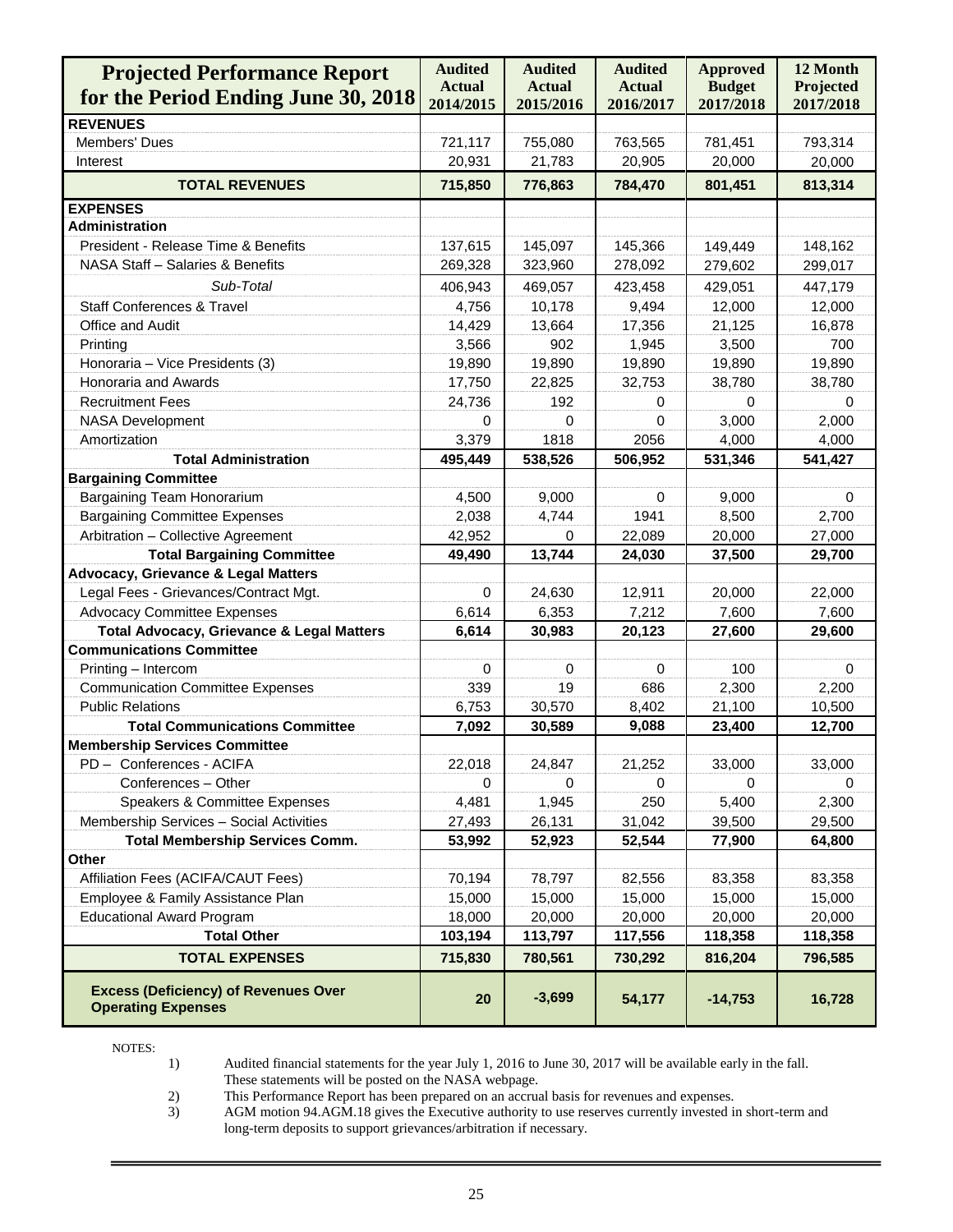# **CASH AND INVESTMENTS As At April 25, 2018**

# **CASH**

| Cash                                                                 |                         |               | \$200     |             |
|----------------------------------------------------------------------|-------------------------|---------------|-----------|-------------|
| Servus Credit Union - Chequing Account                               |                         |               | \$104,966 | \$105,166   |
| <b>SHORT-TERM INVESTMENTS</b>                                        |                         |               |           |             |
| Servus Credit Union - Business Savings Plus Account                  |                         |               | \$78,590  | \$78,590    |
| <b>LONG-TERM INVESTMENTS</b>                                         |                         |               |           |             |
| Servus Credit Union (Share)                                          |                         |               | \$6,868   |             |
| Servus Credit Union (#37)                                            | 1.65%                   | Oct 9/18      | \$150,000 |             |
| Scotia (Bank of Nova Scotia-10000001CF6B3)                           | 2.00%                   | Mar 15/19 *   | \$50,000  |             |
| Scotia (Montreal Trust-10000001CF6B4)                                | 2.00%                   | Mar $15/19$ * | \$50,000  |             |
| Canadian Western Bank (1771720)                                      | 2.57%                   | June 20/19    | \$100,000 |             |
| Scotia (Scotia Bank-10001195NU)                                      | 2.65%                   | Sept. 23/19   | \$50,000  |             |
| Scotia (National Trust-10001195NW)                                   | 2.65%                   | Sept. 23/19   | \$50,000  |             |
| Scotia (Montreal Trust-10001195NX)                                   | 2.65%                   | Sept. 23/19   | \$50,000  |             |
| Scotia (Scotia Mortgage -100000014ML1P)                              | 2.15%                   | Oct.2/20      | \$100,000 |             |
| Scotia (Montreal Trust - 100000017Y8K7)                              | 1.78%                   | Sept 28/21    | \$50,000  |             |
| Peace Hills Trust                                                    | 2.15%                   | Oct 7/21      | \$100,000 |             |
| <b>Canadian Western Trust</b>                                        | 2.63%                   | Oct 9/22      | \$100,000 |             |
| Peace Hills Trust                                                    | 2.70%                   | Dec 20/22     | \$100,000 |             |
|                                                                      |                         |               |           | \$956,868   |
| <b>TOTAL INVESTMENTS &amp; CASH</b>                                  |                         |               |           | \$1,140,624 |
|                                                                      | <b>RESTRICTED FUNDS</b> |               |           |             |
| <b>NASA Conference Facilities</b><br><b>AGM Motion: 2009.AGM.010</b> |                         |               |           | \$100,000   |
| <b>Financial Stabilization Fund</b><br>AGM Motion: 2012.AGM.011      |                         |               |           | \$500,000   |
|                                                                      |                         |               |           |             |

# **NET CASH POSITION As At April 25, 2018**

| Cash & Short Term Investments<br>Add: Accounts Receivables (1 pay period) |           | \$105,966<br>28,031<br>\$133,997 |
|---------------------------------------------------------------------------|-----------|----------------------------------|
| Less: Accounts Payable<br>Salaries & Benefits $(1$ pay period)            | $-38,713$ |                                  |
| <b>Other Payables</b>                                                     | $-4,000$  | $-42.713$                        |
| <b>TOTAL CASH</b>                                                         |           |                                  |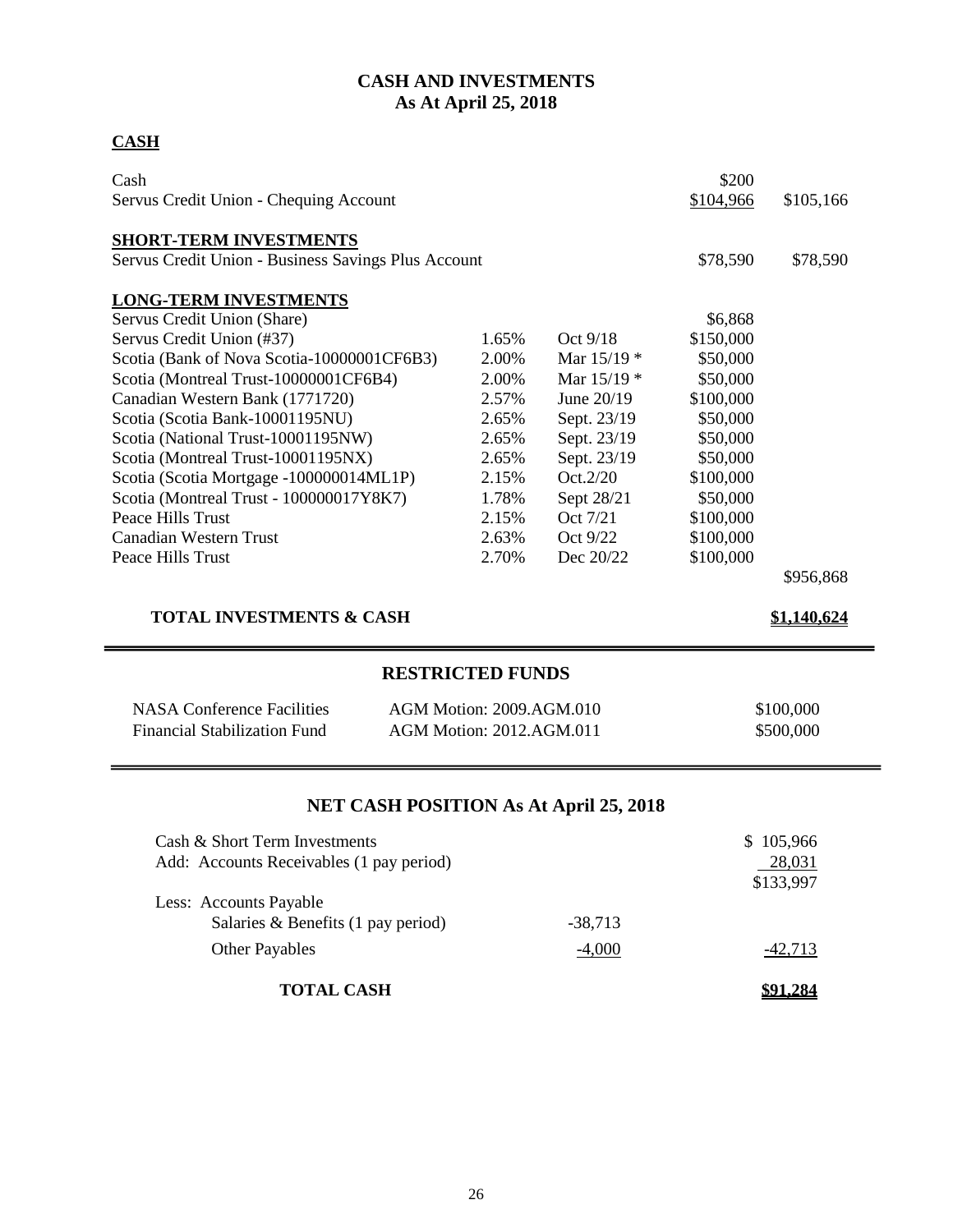| PROPOSED BUDGET FOR THE YEAR ENDING                            |                | <b>Executive</b>          |                                                                 |  |
|----------------------------------------------------------------|----------------|---------------------------|-----------------------------------------------------------------|--|
| June 30, 2019                                                  | Ref#           | <b>Recommended Budget</b> |                                                                 |  |
| <b>REVENUES</b>                                                |                |                           |                                                                 |  |
| Dues Revenue                                                   | $\mathbf{1}$   | 1,246,636                 | 0% increase, $\uparrow$ dues rate @1.1%                         |  |
| <b>Interest Revenue</b>                                        | $\overline{2}$ | 20,000                    |                                                                 |  |
| <b>TOTAL REVENUES</b>                                          |                | 1,266,636                 |                                                                 |  |
| <b>EXPENSES</b>                                                |                |                           |                                                                 |  |
| Administration<br>President - Release Time & Benefits          |                |                           |                                                                 |  |
| NASA Staff - Salaries & Benefits                               | 3<br>4         | 150,592                   | ↑Grid Steps, 0.0% Salary Increase; 5% ↑benefits costs           |  |
|                                                                |                | 303,859                   | 2.8 staff; ¡Grid Steps, 0% Salary Increase, 5% ↑ benefits costs |  |
| Sub-Total<br><b>Staff Conferences &amp; Travel</b>             |                | 454,451<br>12,000         | ↑ new staff/designation fees/conferences                        |  |
| <b>Office and Audit</b>                                        | 5<br>6         | 29,125                    | ↑ includes bi-annual electronic voting software                 |  |
| Printing                                                       | 7              | 3,500                     | ↑ reflect costs of printing new Agreement                       |  |
| Honoraria - Vice Presidents (3)                                | 8              | 22,080                    | $\uparrow$ increase – more time demands / duties                |  |
| <b>Honoraria and Awards</b>                                    | 9              | 43,000                    | $\uparrow$ increase in school representatives                   |  |
| <b>NASA Development</b>                                        | 10             | 3,000                     | Maintain                                                        |  |
| Amortization                                                   | 11             | 4,000                     | Maintain                                                        |  |
| <b>Total Administration</b>                                    |                | 571,156                   |                                                                 |  |
| <b>Bargaining Committee</b>                                    |                |                           |                                                                 |  |
| <b>Bargaining Team Honoraria</b>                               | 12             | 9,990                     | Preparation year for Bargaining / 个increase demands个            |  |
| <b>Bargaining Committee/Team Expenses</b>                      | 13             | 8,500                     |                                                                 |  |
| Arbitration - Collective Agreement                             | 14             | 40,000                    | ↑increase number of arbitration cases                           |  |
| <b>Total Bargaining Committee</b>                              |                | 58,490                    |                                                                 |  |
| <b>Advocacy, Grievance &amp; Legal Matters</b>                 |                |                           |                                                                 |  |
| Legal Fees - Grievances/Contract Management                    | 15             | 40,000                    | ↑ Arbitration – increase use of legal counsel                   |  |
| Professional Development & Training                            | 16             | 3200                      |                                                                 |  |
| <b>Resource Material &amp; Miscellaneous</b>                   | 17             | 4,500                     |                                                                 |  |
| Total Advocacy, Grievance et al.                               |                | 47,700                    |                                                                 |  |
| <b>Communications Committee</b>                                |                |                           |                                                                 |  |
| Printing - Intercom                                            | 18             | 100                       | Maintain                                                        |  |
| <b>Committee Expenses</b>                                      | 19             | 2,200                     | Training/Software for E-Zine format of Intercom                 |  |
| <b>Public Relations</b>                                        | 20             | 21,100                    | ↑ food costs for events;                                        |  |
| <b>Total Communications Committee</b>                          |                | 23,400                    |                                                                 |  |
| <b>Membership Services Committee</b>                           |                |                           |                                                                 |  |
| Prof. Develop<br>- ACIFA Conference                            | 21             | 33,000                    | Member attendance @ ACIFA conf.                                 |  |
| - Speakers/Committee Expenses                                  | 22             | 5,400                     | Speakers/Committee expenses                                     |  |
| <b>Membership Services Activities</b>                          | 23             | 39,500                    | $\uparrow$ to reflect higher costs and $\uparrow$ participation |  |
| <b>Total Membership Services Committee</b>                     |                | 77,900                    |                                                                 |  |
| <b>Other</b><br>Affiliation Fees - (ACIFA/CAUT Fees)           | 24             | 83,358                    | ACIFA membership fees (includes CAUT fees)                      |  |
| Employee & Family Assistance Plan                              | 25             | 15,000                    | <b>Annual Contribution</b>                                      |  |
| <b>Education Award Program</b>                                 | 26             | 20,000                    | Family Member Awards-\$20,000                                   |  |
| <b>Total Other</b>                                             |                | 190,358                   |                                                                 |  |
| <b>TOTAL EXPENSES</b>                                          |                | 897,004                   |                                                                 |  |
| Defense Fund                                                   | 27             | 350,000                   | New line item                                                   |  |
| <b>Excess (Deficiency) of Revenues Over Operating Expenses</b> |                | 19,632                    | <b>Surplus</b>                                                  |  |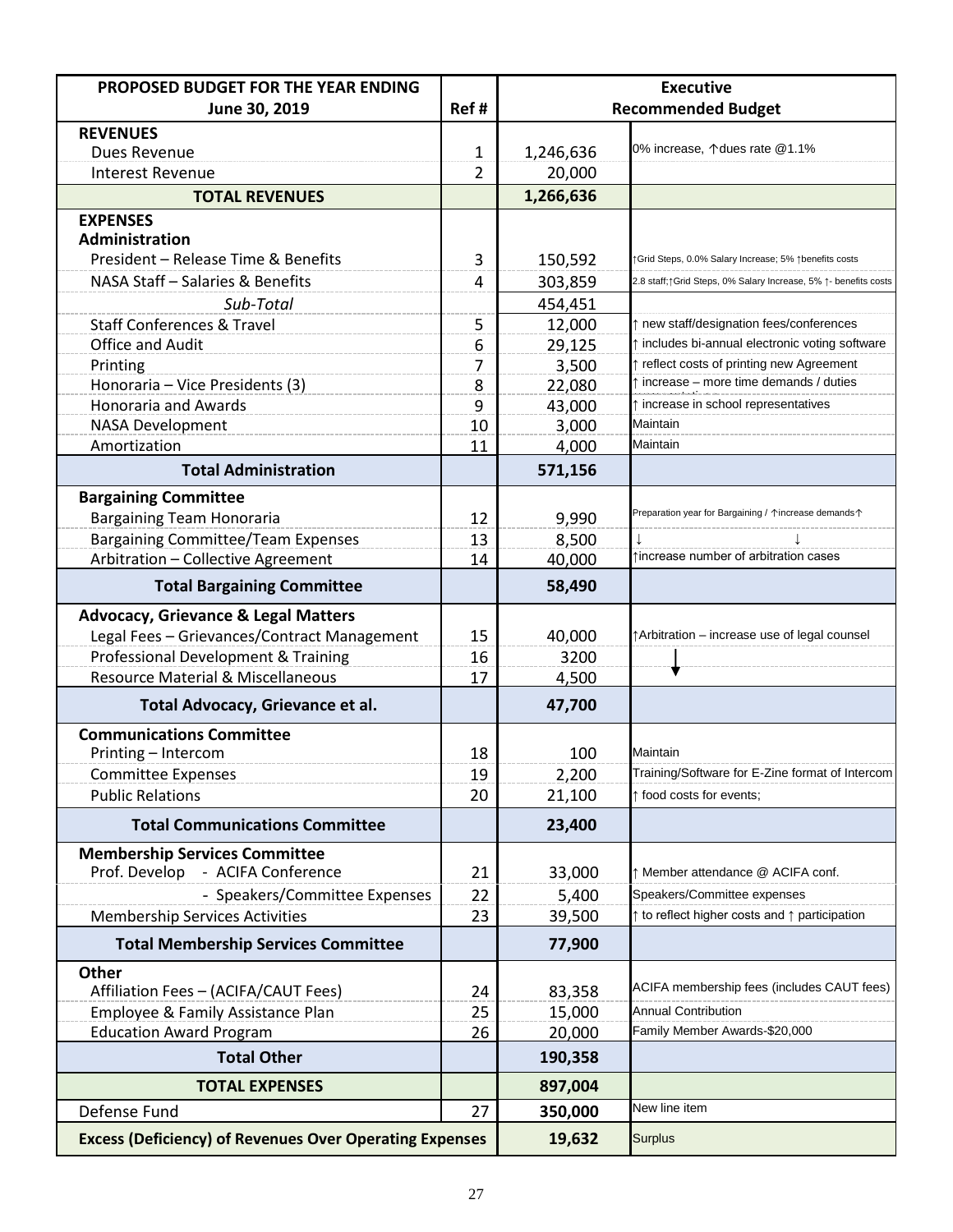=========================================================

#### **REVENUES**

### **1. Dues Revenue**

The budget is based on general staff salaries increasing by a negotiated settlement of three step grids and 0.0% for Salary Increases. For your information, NASA dues rates have varied as follows:

| $1989/1990 - 0.75\%$ | $1998/1999 - 0.75\%$ | $2006/2007 - 0.70\%$ | $2014/2015 - 0.70\%$ |
|----------------------|----------------------|----------------------|----------------------|
|                      |                      |                      |                      |
| $1990/1991 - .60\%$  | $1999/2000 - .85%$   | $2007/2008 - 0.70\%$ | $2015/2016 - .70\%$  |
| $1991/1992 - 0.75\%$ | $2000/2001 - .95\%$  | $2008/2009 - 0.70\%$ | $2016/2017 - 70\%$   |
| $1992/1993 - 75%$    | $2001/2002 - 0.95\%$ | $2009/2010 - 70\%$   | $2017/2018 - 0.70\%$ |
| $1993/1994 - 0.75\%$ | $2002/2003 - 0.95\%$ | $2010/2011 - .70\%$  |                      |
| $1995/1996 - 0.70\%$ | $2003/2004 - 0.95\%$ | $2011/2012 - 0.70\%$ |                      |
| $1996/1997 - 0.70\%$ | $2004/2005 - .85\%$  | $2012/2013 - 0.70\%$ |                      |
| $1997/1998 - 0.70\%$ | $2005/2006 - 0.75\%$ | $2013/2014 - 0.70\%$ |                      |

Executive recommends increasing the dues rate to 1.1%. This rate will be sufficient to sustain the level of service expected by the members now and into the future.

**2. Interest Revenue:** Represents interest received on long and short-term investments.

### **EXPENSES**

### **Administration**

- **3. President - Release Time & Benefits:** The budget amount is based on the salary of a Step 17 Instructor Supervisor at 100% release time; plus employer paid benefits.
- **4. NASA Staff Salaries & Benefits:** This budget amount covers salary and employer paid benefits for 1.0 Executive Officer, 1.0 Labour Relations Director, and 0.8 Administrative Assistant. It incorporates the negotiated settlement as per the NAIT/NASA agreement.
- **5. Conferences & Travel:** The amount budgeted is intended to allow NASA staff to attend conferences and upgrading seminars.
- **6. Office & Audit:** This budget includes funding for audit fees, inter-office travel and parking costs, utilities, office supplies, computer equipment, equipment maintenance and software upgrading, telephone rental and long distance costs, and hospitality. It also includes funding for "Contents" insurance, and the purchase of Association Server (IT).
- **7. Printing:** Printing of the AGM and Election packages, Collective Agreement, and office duplication are included in this expense item.
- **8. Honoraria – Vice Presidents (3):** This budget amount covers honoraria for the Communications Vice President, Finance Vice President and Membership Services Vice President.
- **9. Honoraria & Awards**: Included here are amounts paid to NASA members who serve on committees with the exception of Bargaining Team and the Vice Presidents.
- **10. NASA Development:** Specifically designated for NASA Executive and Committee orientation, goal-setting, and strategy sessions. This budget line also includes amounts to fund new Executive initiated activities.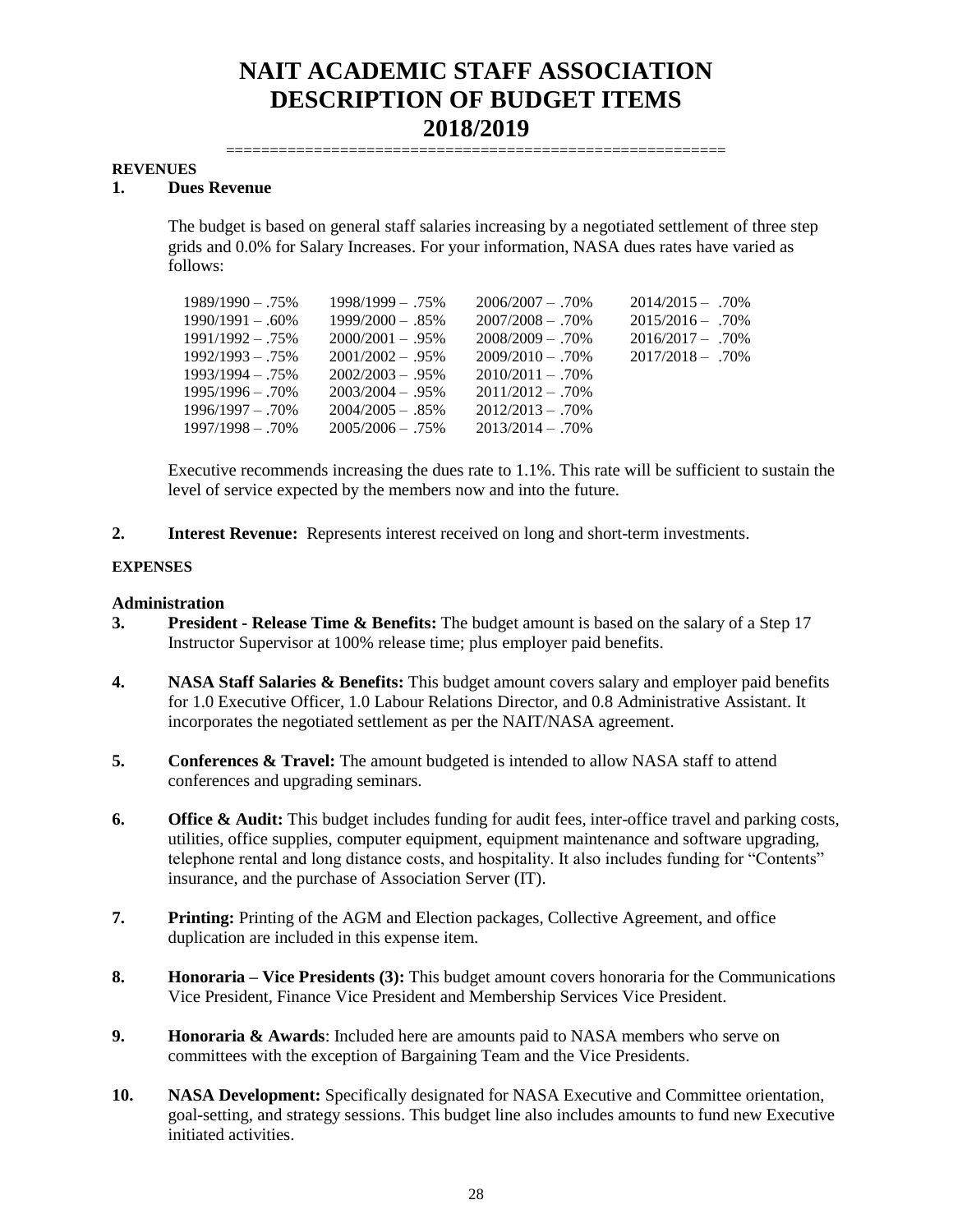**11. Amortization**: This expense represents "wear and tear" on capital assets. The amount expended on new equipment annually approximates the realized amortization expense.

### **Bargaining Committee –** 2018-2019 (preparation for bargaining)

- **12. Bargaining Team – Honoraria**: Honoraria paid to Bargaining Team members.
- **13. Bargaining Committee/Team Expenses:** This category reflects amounts for printing, travel, meals and other expenses associated with bargaining. It also provides funding for training and materials associated with bargaining.
- **14. Arbitration – Collective Agreement:** Funding to cover the cost of legal and arbitrator fees should the Collective Agreement be sent to arbitration.

### **Advocacy, Grievance and Legal Matters**

- **15. Legal Fees – Grievances/Contract Management:** This category consists of fees paid to legal counsel related to grievances and contract interpretation.
- **16. Professional Development & Training:** Included are costs related to advocacy workshops, travel and other expenses related to training.
- **17. Resource Material & Miscellaneous**: This category reflects amounts for resource material, subscriptions and printing.

### **Communications Committee**

- **18. Printing –** *Intercom:* This reflects the cost associated with the *Intercom*.
- **19. Committee Expenses:** This category includes the expenses for Committee members to attend training sessions, resource materials, as well as incidental expenses.
- **20. Public Relations:** This fund covers the cost of cards and gifts sent on behalf of the Association, memorial funds, corporate activities, new instructor orientation binder, and sponsorship of NAIT/NASA related activities (ie. PD Days), the spring-fall-winter public relations initiatives (retirement event; volunteer recognition) and miscellaneous items.

### **Membership Services Committee**

- **21. Professional Development – ACIFA Conferences –** assists faculty in attending the annual ACIFA Conference.
- **22. Professional Development - Speakers & Committee Expenses:** This category covers funds to bring in keynote speakers that have a broad scope in the development of NASA members; sponsorship of institute speakers, and related activities. It also includes coverage for resource materials and incidental expenses.
- **23. Membership Services Activities:** This category represents funds donated to the Children's Christmas Party and expenditures to facilitate membership activities (Welcome Back, Mid-Winter Frolic, Year-End social, and other member-related activities).

### **Other**

- **24. ACIFA/CAUT Fees:** NASA is a member of the Alberta Colleges-Institutes Faculties Association, which provides services (eg. negotiations), strengthens communications between colleges and institutes, and lobbies the provincial government. ACIFA is an Associate member of CAUT (Canadian Association of University Teachers) which deals with many similar concerns.
- **25. Employee & Family Assistance Plan:** NASA pays a portion of the funding for the Employee & Family Assistance Plan (EFAP). The purpose of the EFAP is to provide initial counselling and referrals for NASA members and family who are experiencing personal and/or work-related challenges.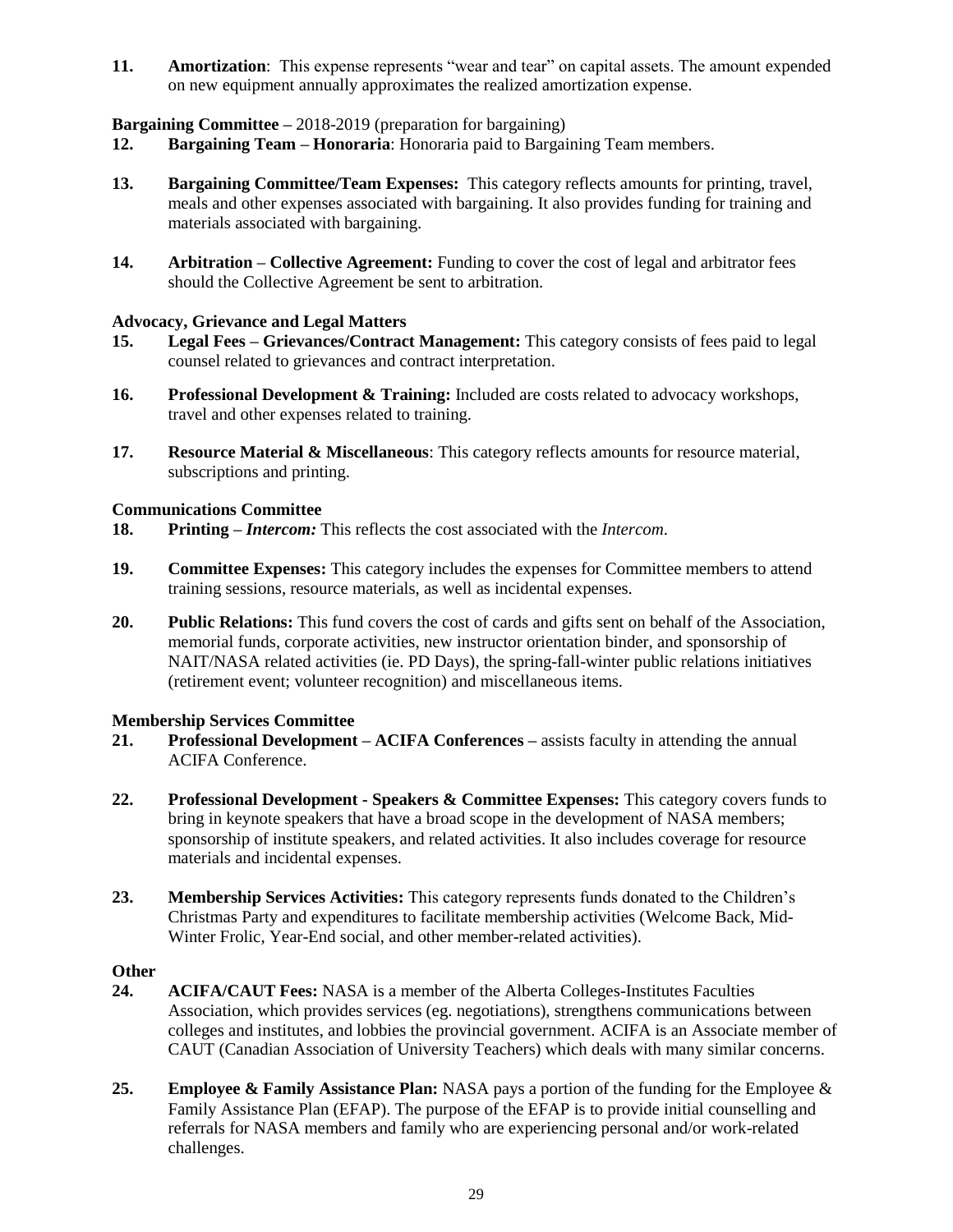- **26. Education Fund Program** NASA Educational Award Program provides family-member scholarships.
- **27. Defense Fund**  New line item in May 2017 changes were made to the Post-Secondary Learning Act whereby all faculty/staff associations are classified as a trade union and therefore NASA needs to establish a defense fund.